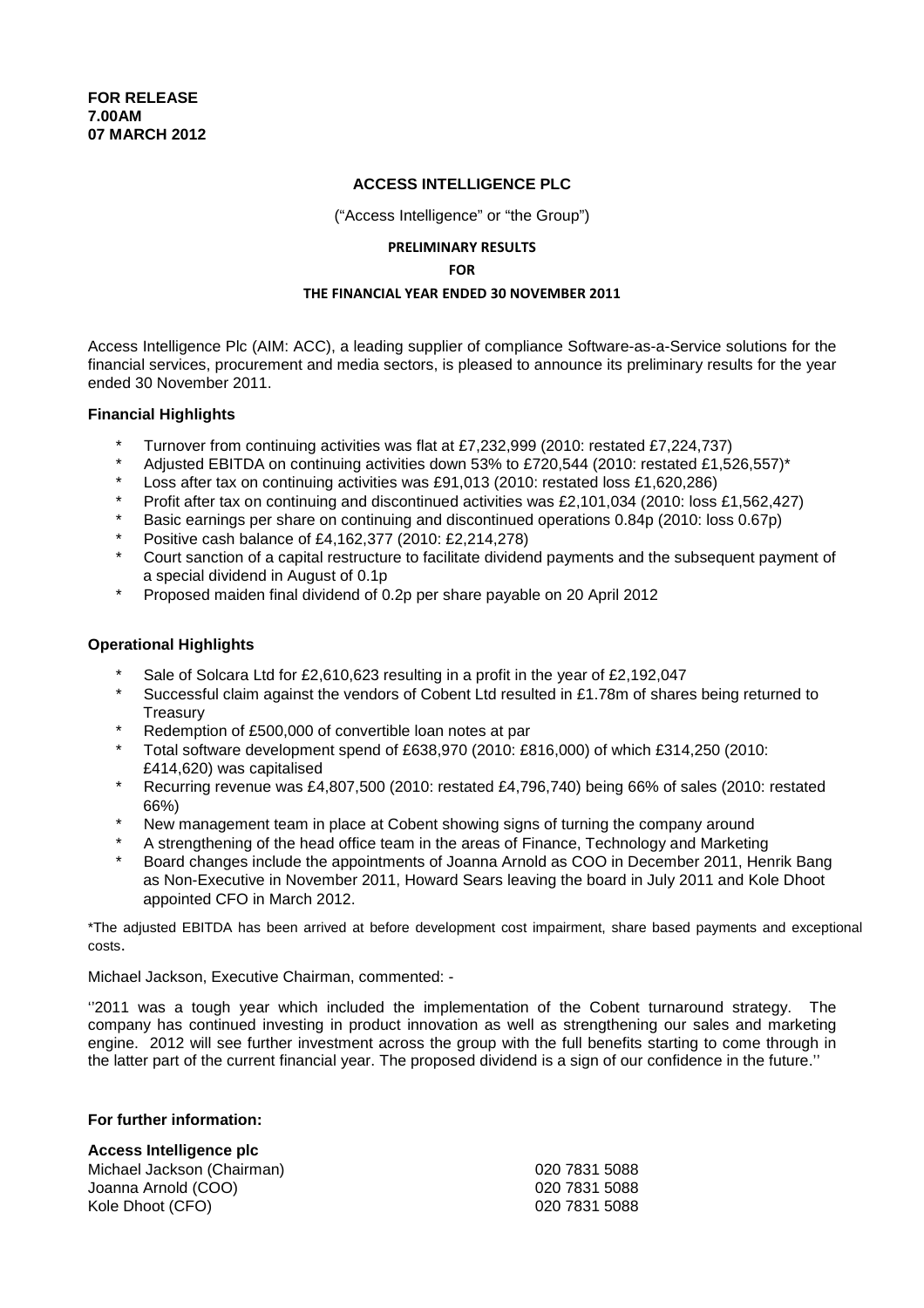| <b>Cubitt Consulting</b>          |               |
|-----------------------------------|---------------|
| Chris Lane                        | 020 7367 5100 |
| <b>Northland Capital Partners</b> |               |
| Shane Gallwey/ Katie Shelton      | 020 7796 8800 |

# **Notes to Editors:**

Access Intelligence plc. has a portfolio of **Software-as-a-Service** ("SaaS") brands delivering **Governance, Risk and Compliance** solutions to the public and private sector. The board is headed by Michael Jackson as Executive Chairman, Joanna Arnold as COO and Kole Dhoot as CFO.

# **Product Portfolio – Software as a Service**

# **e-Procurement:**

- **AIProcurement/ Due North** delivers SaaS procurement and contract management solutions. A strong presence in the public sector where demand is driven by **compliance** with EU regulations, ensuring transparency of procurement processes and fair competition. Early successes in the private sector driven by cost saving requirements and the **UK Bribery Act** 2010.
- Over 200 customers including the Bank of England, Met Police, Ladbrokes, Investec, and many large Local Government Authorities.

# **Training & Competence:**

- **AITrackRecord** delivers SaaS solutions for the financial services sector solving the industry's key challenges; controlling and **monitoring compliance commitments** and reducing administration overheads. Sales driven by the need to comply with the FSA's **Retail Distribution Review**.
- **AITalent** delivers SaaS **training and compliance management** solutions to FDA, FSA and HSE regulated industries.
- Their combined customer base includes RBS, Aviva, National Australia Bank, DSGi, Orange, Dentsply, AAH Pharmaceuticals and The UN World Food Programme.

# **Stakeholder Relationship and Reputation Management:**

- **AIMediaComms** delivers SaaS solutions for stakeholder engagement and news flow management. A market leader in the UK for media relations management software in the public sector. The integrated application enables users to capture, create, distribute, and analyse all communications, facilitating **compliance** with corporate messaging and **upholding the reputation** of the organisation.
- AIMediaComms has almost 300 customers including the Bank of England, Met Police, RBS, United Utilities, and many large Local Government Authorities.
- **AIControlPoint** delivers SaaS solutions for **managing high profile incidents**. Its suite of applications includes a secure notification system and online virtual incident room through which security and safety incidents can be managed. Customers include SubSea7, Petrofac, Societe Generale, ING, easyJet and Thomas Cook.

# **Product Portfolio – IT Support Services**

• Willow Starcom has made a transition from hardware maintenance and storage solutions to higher value hosted services.

The company also delivers the **infrastructure support for the Group under the AICloud brand** and has an excellent reputation for service quality.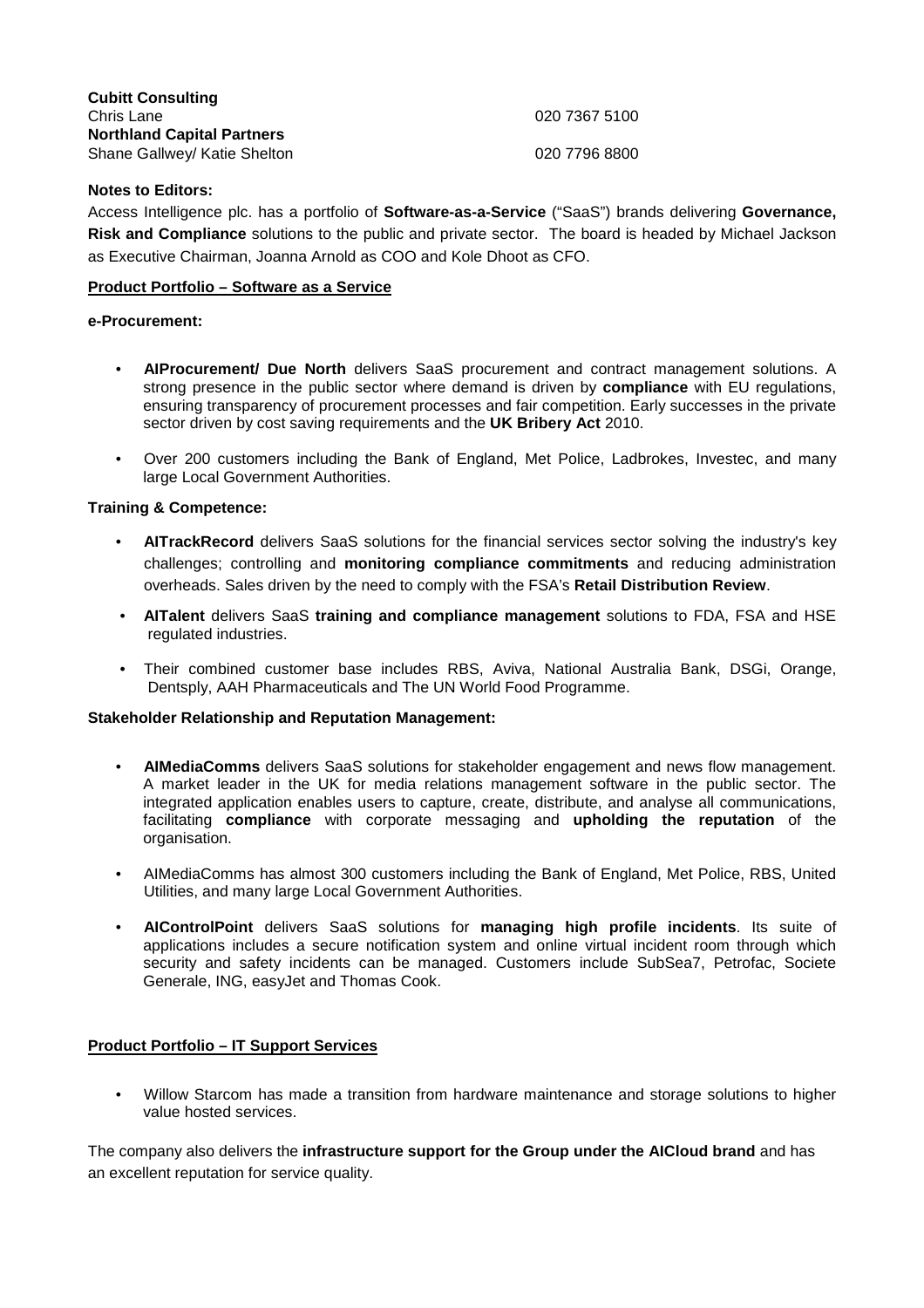# **CHAIRMAN'S STATEMENT**

I am pleased to announce our results for the year ended 30 November 2011, a period in which the group has continued to make considerable strategic and financial progress. Whilst a challenging year in terms of profit, our balance sheet has improved immensely and our team has been strengthened on many fronts. Our overall strategy as a compliance Software-as-a-Service provider remains our priority but the focus has matured considerably during the last 12 months, as described below. We sold Solcara Ltd in June, paid our first dividend in August and made progress in many areas of the business.

# **Results**

Group turnover from continuing activities remained flat at £7,232,999 (2010: restated £7,224,737). Adjusted Ebitda fell 53% to £720,544 (2010: restated £1,526,557) largely due to MS2M and Cobent performing below the levels of the previous year. There was no goodwill impairment in the 2011 financial year (2010: £2,600,000), and no acquisition cost (2010: £98,276). The re-organisation of Cobent Ltd has cost £333,782 (2010: £124,080) and the directors also decided to impair all development expenditure at Cobent relating to the document management software as it is now integrated with the core AITalent product costing £299,475 (2010: £nil). The loss after tax on continuing operations was £91,013 (2010: restated loss £1,620,286). On a very positive note Solcara was sold for £2,610,623 delivering a profit on discontinued operations of £2,192,047 (2010: profit £107,047 on Wired-Gov). The profit attributable to the owners of the parent company before dividend payment was £2,101,034 (2010: loss £1,562,427). The basic loss per share from continuing operations was 0.04p (2010: loss 0.70p) whilst the basic earnings per share on continuing and discontinued operations rose to 0.84p per share (2010: loss 0.67p). The group had cash at bank of £4,162,377 (2010: £2,214,278).

The continuing commitment to the software-as-a-service business model has enabled the group to build its long-term visibility of revenues and for the year under review recurring revenues on continuing operations accounted for 66% (2010: restated 66%) of total revenues at £4,807,500 (2010: restated £4,778,130). At 30 November 2011 the deferred revenue stood at £2,553,326 (2010: restated £2,143,083) reflecting the growth in our already invoiced but not recognized revenue. A further £2,713,000 (2010: estimated £1,565,000) of contracted but not yet invoiced revenue is also growing strongly.

### **Dividend**

During the year the shareholders approved a resolution to carry out a capital restructure which was subsequently approved by the High Court of Justice. As a result the holding company has merged its share premium account with its revenue reserves enabling the group to pay a dividend. In August 2011, as a result of the Solcara Ltd sale, the directors paid a special dividend of 0.1 pence per share. The directors now propose a final dividend for the year ended 30 November 2011 of 0.2 p which if approved at the AGM will be paid on 20 April 2012. The shares will go ex-dividend on 14 March 2012 with the record date on 16 March 2012.

### **Disposal**

In June 2011 the group sold Solcara Ltd to Thomson Reuters for £2,610,623 including the working capital adjustment of which all but £250,000 was paid at completion in cash. £250,000 is held in escrow to be released to the group on 30 June 2012. The direct costs of the sale were £38,213. Further details are available in note 7. The price paid for Solcara Ltd is a reflection of the value a buyer can see in developed software that might not yet be reflected in its operating results.

# **Convertible Loan Notes**

On 30 September 2011 the company redeemed £500,000 of loan notes at par at the request of the loan note holder. As a result the number of shares taken into the fully diluted earnings per share calculation will be reduced by 12,500,000 on a full year basis. Our interest expense also drops by £30,000 per annum.

### **Cobent Ltd**

In September 2011 the directors made a claim against the vendors of Cobent Ltd under the terms of the sale and purchase agreement dated February 2010. The result of this claim was the return to the group of 29,666,667 shares which had been issued as consideration of £1,780,000 of the original purchase price.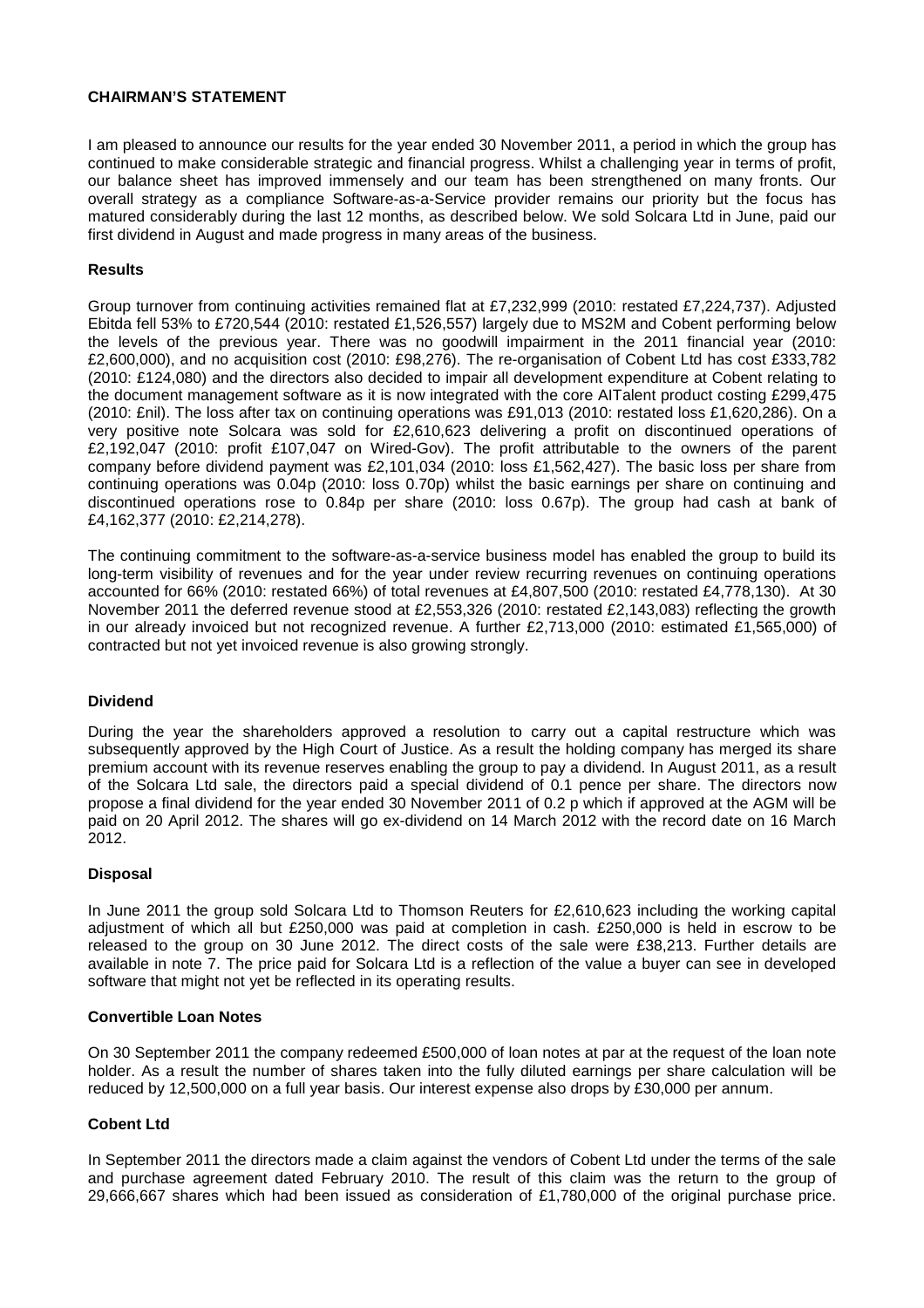The shares are held in treasury at the reporting date and the return of shares has been accounted for in accordance with IAS 32 'Financial instruments: Presentation' such that the instruments have been deducted from equity with no gain or loss recognised in profit or loss.

This claim had been necessary due to the profit performance of Cobent Ltd since our acquisition of it announced on 1 March 2010. Although Cobent's performance had started well post acquisition, posting an operating profit over the 9 months of our ownership last year, the performance was slipping fast by November 2010. The subsequent replacement of the team and re-focusing of the strategy has cost the group £333,782 in exceptional re-organisation costs this year on top of trading losses before tax of £311,567.

However the new team have made considerable progress in turning the business around, the second half of 2011 was an improvement on the first half, its deferred revenue at 30 November 2011 had risen to £384,205 (2010: £30,806) and it has been self-sufficient in cash terms since July 2011.

### **Operations – Software-as-a-Service segment**

Access Intelligence has developed a portfolio of complementary brands for the Governance, Risk and Compliance marketplace. The solutions cover the GRC lifecycle, delivering compliance-driven training and competence, internal and external operational governance and incident and reputation management. In order to facilitate cross-selling opportunities within our complementary products, we have realigned the branding of our subsidiaries under the AI umbrella. The brands within the portfolio are at differing stages of maturity and require different levels of investment to drive growth.

At the Group level we made our first key hire in marketing during 2011, and added resource in finance and technology functions in early 2012, to help stabilise the group's embryonic brands, whilst driving strategic opportunities in the more established subsidiaries. This enhanced level of investment will continue in 2012 with the formation of Group centres of excellence to drive strategic sales and marketing, project management, product innovation, quality and infrastructure support, all designed to provide the foundations of best in class GRC solutions, delivered by adept, agile customer-focussed teams. These solutions can either be sold individually or as a combined end-to-end suite, with ease of deployment and integration into existing corporate systems with minimal training.

# **Training and Competence**

**AITalent,** previously named Cobent, went through significant restructuring in 2011 and has benefited from new management, office rationalisation and a focus on tighter cost control. Whilst the restructuring efforts resulted in a significant one-off cost in the first half of 2011, we substantially reduced the operational losses in the second half and returned the business to a cash positive position. The pipeline development targeted key regulated industries, delivering revenue growth from financial services and pharmaceuticals customers. Product innovation at AITalent continued to be strong with the launch of v.3 of the Learning Compliance Suite incorporating an industry-leading user interface, enhanced performance management and incorporating the new Controlled Document Manager.

Whilst 2011 proved to be a tough year with the strengthening of the whole business, 2012 has begun well for AITalent with continued momentum in the pharmaceuticals sector in both the UK and US markets. The new sales and marketing engine is starting to deliver and product innovation continues with the launch of enterprise reporting and mobile solutions. We hope to return the business to profit during the first half of 2012.

**AITrackRecord,** previously MS2M, has continued to leverage its customer base of industry leading financial services institutions. With the Retail Distribution Review on the horizon, the solution's functionality is essential to ensuring organisations meet the regulatory requirements and avoiding substantial fines from the FSA. The company's investment in strategic marketing is starting to deliver results with opportunities in the mortgage and general insurance markets emerging.

During 2012 we will invest significantly in research and development at AITrackRecord, within our centre of excellence for development, enhancing its risk monitoring functionality which will be integrated with other Group products to drive additional value across the brands.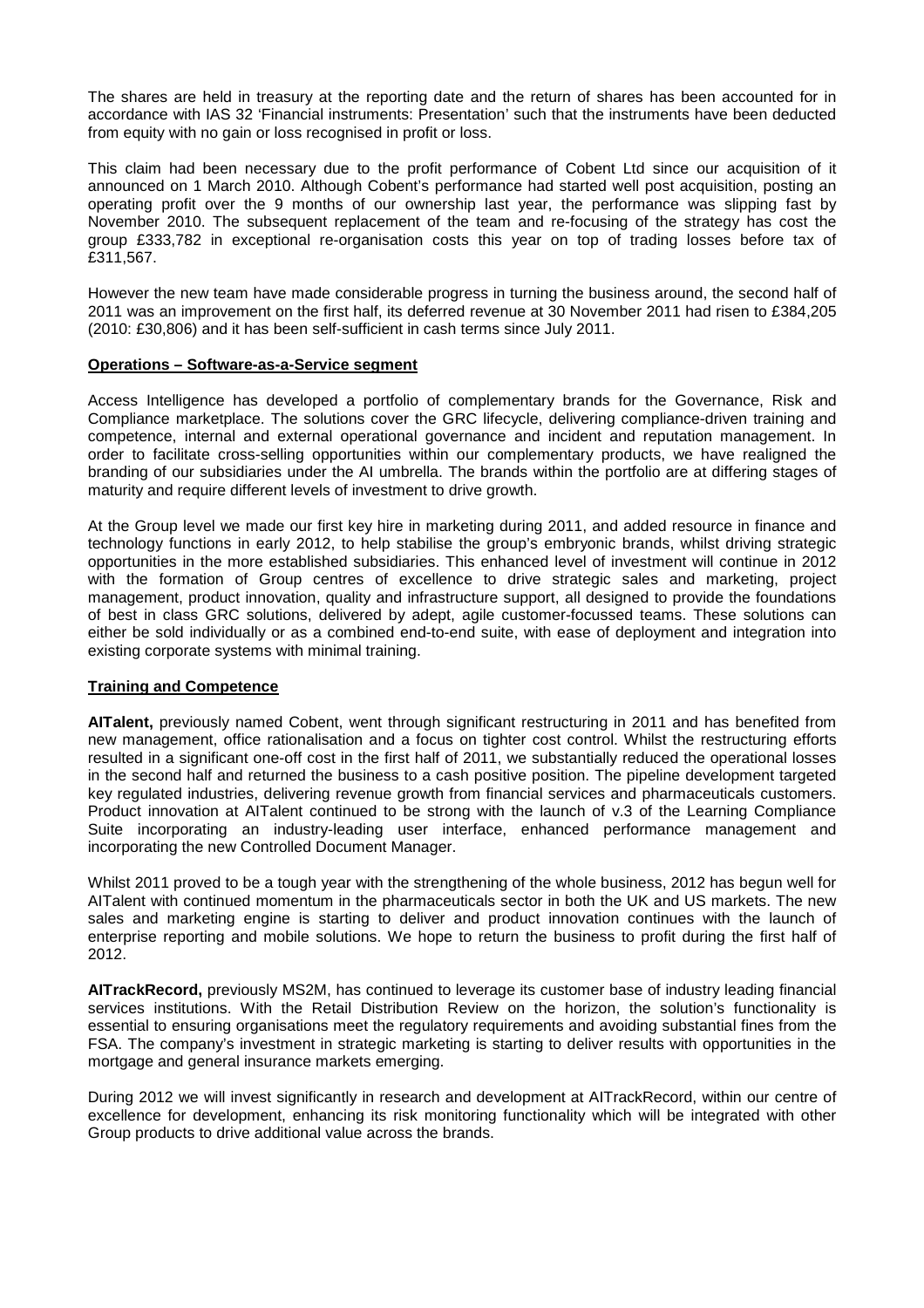### **e-Procurement**

**AIProcurement/Due North** had another successful year opening 24 new accounts in the public and private sectors. Despite continued Government spending cuts, Due North's ProContract solution was sold into key customers including the East Midlands Improvement Efficiency Partnership, several London Boroughs and the NHS. Investment in the private sector offering is starting to pay off, with new clients including Investec, Age UK and Mencap, as well as strong pipeline development, further offsetting reliance on the public sector.

We invested heavily in R&D in 2011, upgrading the product to .Net and developing new private sector functionality which will be delivered to new customers in the first half of 2012. The new AIProcurement private sector product launch brings industry leading auction tools, supplier relationship management capabilities and a network of over 250,000 active suppliers, further cementing Due North's reputation as an innovator in the procurement market.

# **Enterprise Crisis and Reputation Management**

**AIMediaComms**' enviable track record in the public sector continued despite tough market conditions, with the new Freedom of Information management product proving successful in the NHS and Central Government. In the private sector, the Vuelio product has continued to strengthen its brand equity within the wider stakeholder management market, benefiting from private sector wins including RBS, Trafigura and Electricity North West.

The business also achieved ISO9001 and ISO27001, international quality management and information security standards, a reflection of the Group's continued focus on delivering robust solutions to its customer base.

2012 sees the launch of enhanced stakeholder management functionality, broadening the product for public affairs and other communications teams. We will also continue to drive strategic sales and marketing to position AIMediaComms as a major provider in the corporate sector.

**AIControlPoint** grew significantly in 2011, moving from a fledgling incubator opportunity to a robust and scalable business. Despite its low cost base, AIControlPoint continued to develop its suite of incident management solutions and delivered a number of high-profile deployments in Oil and Gas, Financial Services and Aviation sectors including Petrofac, ING, Thomas Cook and easyJet. The business signed a number of three year contracts totalling c £1.2m although most of this is not yet visible due to the revenue recognition of the SaaS business model.

2012 will bring support from our centre of excellence in sales and marketing to capitalise on the brands emerging reputation as the "weapon of choice" for Emergency Response teams in high risk industries who consider it "easy to use" and "highly flexible".

### **Operations - IT Support Services segment**

**Willow Starcom** had a transformational year in 2011 as the business moved away from traditional channel hardware maintenance towards direct end-user hosted services. This shift led to a significant improvement in product margins with the replacement of channel business by revenue generated from direct end user relationships. We continued to invest and develop the cloud based solutions and services both for SMEs, predominantly in the North West of England, and to support the hosting requirements of the Group's own brands.

2012 brings the launch of **AICloud,** as the Group's infrastructure solution for the delivery of our Software-asa-Service (SaaS) proposition.

### **Strategy and Market**

The Group continues to drive market leading innovation across its suite of GRC solutions with investment of £638,970 in research and development during 2010/11. The investment has enabled Access Intelligence to competitively engage with both industry leading companies and SME businesses, providing value driven solutions to support their compliance life cycle.

With the significant growth of cloud computing, the SaaS model continues to demonstrate itself as the most value driven deployment option for both customers and vendors. While customers benefit from a lower total cost of ownership, improved solution availability and increased data security, it enables Access Intelligence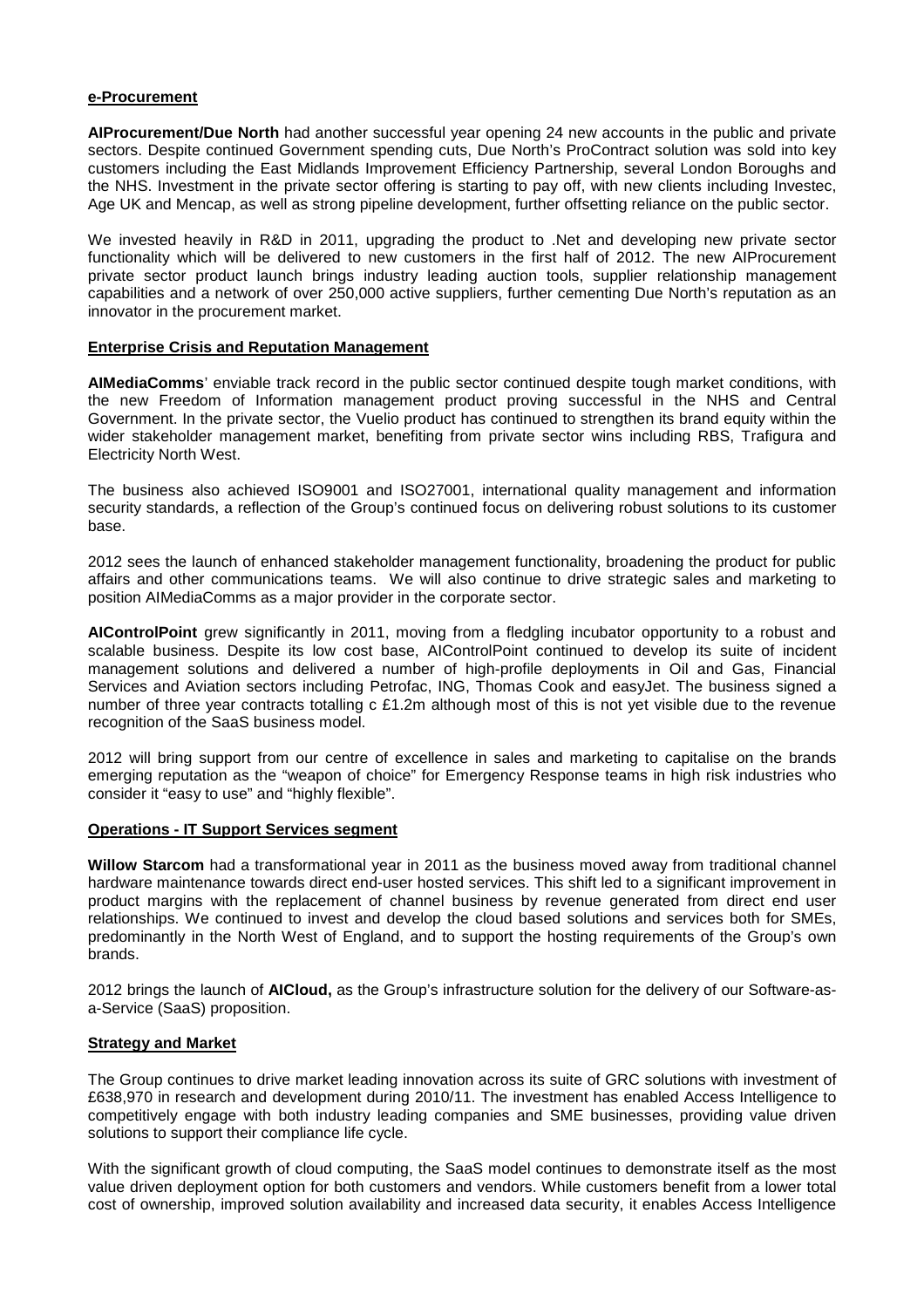to take advantage of a stable recurring revenue base (through three year contracts), reduced implementation costs and greater scalability. In addition, synergies in the development of product functionality across the Group will enable significant return on investment through the SaaS model, with a prime example being customisable reporting.

In 2012 we will continue to invest heavily for future shareholder value, depressing profits in the short term in order to benefit from significant revenue growth in 2013 and beyond. The centre of excellence for strategic sales and marketing, technology, and IT infrastructure will provide the core support for the growth of the embryonic brands whilst supporting the established subsidiaries on an ad hoc basis. The technology centre of excellence will continue to drive best practice in product development and quality assurance, enabling opportunities for deployment of innovation across the Group to be recognised at a substantially reduced cost and enhanced quality. In addition the Group will drive organic growth by leveraging the opportunities in cross selling and centralised marketing resources.

The markets in which we operate continue to experience ever more stringent regulation, forcing companies to continually review their governance processes to ensure compliance. With Access Intelligence's solutions core to companies achieving compliance, there continues to be significant opportunities both within our enviable customer base and regulated markets as a whole for the group to expand further. The board continues to review acquisition opportunities that will add value to the management of our customer's compliance lifecycle and drive additional value to the Group.

# **Directors and Staff**

On 30 July 2011 Howard Sears resigned from the board to follow other interests.

On 1 November 2011 Henrik Bang joined the board as a non-executive director. His experience and skills as a builder of businesses, most recently at Netcall plc, will be a significant addition to the board.

On 5 December 2011 Joanna Arnold was promoted to the position of Chief Operating Officer of the group. She joined the company in November 2008 and the board in December 2010 after an early career in financial services.

On 6 March 2012 Kole Dhoot took-over from Jeremy Hamer as Chief Financial Officer as the demands of the job now justify a full-time executive. Jeremy will remain on the board as a non-executive director.

### **Outlook**

The need for software solutions to provide the necessary governance, risk and compliance data and controls is growing across regulated and non-regulated industries, in both the public and private sectors. With that clearly in focus we are investing heavily in our software and our skill base to provide state of the art solutions to these enterprise challenges.

2011 was a tough year which included the implementation of the Cobent turnaround strategy. The company also continued the process of investing in product innovation as well strengthening in particular our sales and marketing skills. 2012 will see further investment across the group with the full benefits starting to come through in the latter part of the year.

Our strategy continues to evolve but as described above the cohesiveness of our product offering is growing, the number of customers using more than one of our solutions is growing and the opportunity to combine technologies is accelerating.

I would like to thank all our staff for their hard work and help in a year where progress was considerable. Together we have delivered significant advances in most areas of the group and I look forward to working with them in 2012.

Michael Jackson Chairman

Date 6 March 2012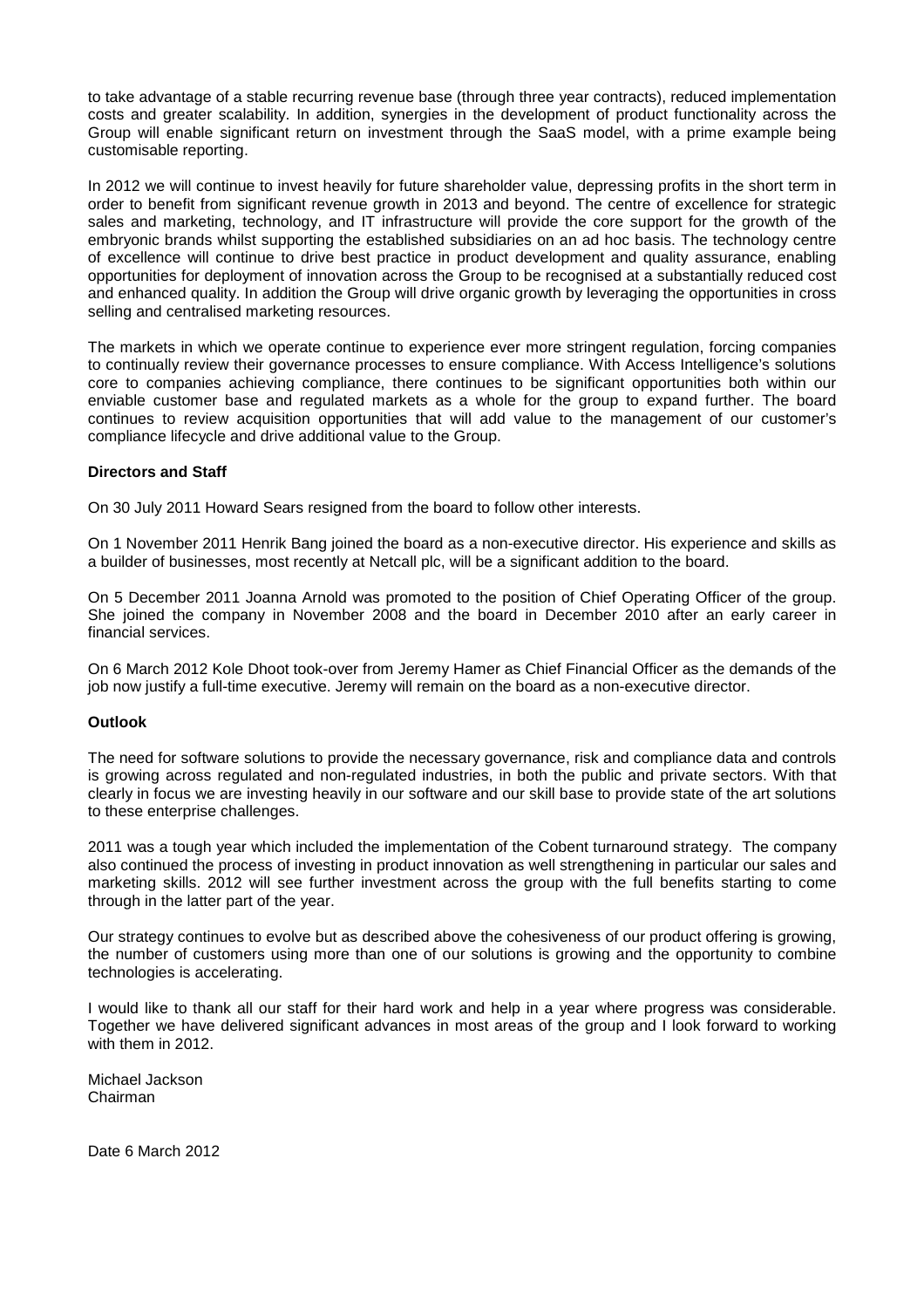# **Consolidated Statement of Comprehensive Income for the Year Ended 30th November 2011**

|                                                                               |             |                    | Restated           |
|-------------------------------------------------------------------------------|-------------|--------------------|--------------------|
|                                                                               | <b>Note</b> | 2011               | 2010               |
|                                                                               |             | £'000              | £'000              |
| <b>Revenue - continuing operations</b>                                        | 4           | 7,233              | 7,224              |
| Cost of sales                                                                 |             | (2, 142)           | (2,023)            |
| <b>Gross profit</b>                                                           |             | 5,091              | 5,201              |
| Administrative expenses                                                       |             | (5,212)            | (3,878)            |
| Share based payment                                                           |             | (35)               | (39)               |
|                                                                               |             | (156)              | 1,284              |
| Impairment of goodwill<br>Cost of acquisition                                 |             |                    | (2,600)<br>(98)    |
| <b>Operating loss</b>                                                         | 5           | (156)              | (1, 414)           |
| Financial income                                                              |             | 26                 |                    |
| Financial expense                                                             |             | (149)              | (155)              |
| Loss before taxation                                                          |             | (279)              | (1, 569)           |
| Taxation recovery/(charge)                                                    | 6           | 188                | (51)               |
| Loss for the year from continuing operations                                  |             | (91)               | (1,620)            |
| Profit for the year from discontinued operations net of<br>income tax expense | 7           | 2,192              | 58                 |
| Profit/(loss) for the year attributable to the equity                         |             |                    |                    |
| holders of the parent company                                                 |             | 2,101              | (1, 562)           |
| Other comprehensive income                                                    |             |                    |                    |
| Total comprehensive income for the period                                     |             |                    |                    |
| attributable to the owners of the parent company                              |             | 2,101              | (1, 562)           |
|                                                                               |             |                    |                    |
| <b>Earnings per share</b>                                                     |             |                    |                    |
| <b>Continuing and discontinued operations</b>                                 |             |                    |                    |
| Basic profit/(loss) per share                                                 | 8           | 0.84p              | (0.67)p            |
| Diluted profit/(loss) per share                                               | 8           | 0.64 <sub>p</sub>  | (0.67)p            |
| <b>Continuing operations</b>                                                  |             |                    |                    |
| Basic loss per share<br>Diluted loss per share                                | 8<br>8      | (0.04)p<br>(0.04)p | (0.70)p<br>(0.70)p |
|                                                                               |             |                    |                    |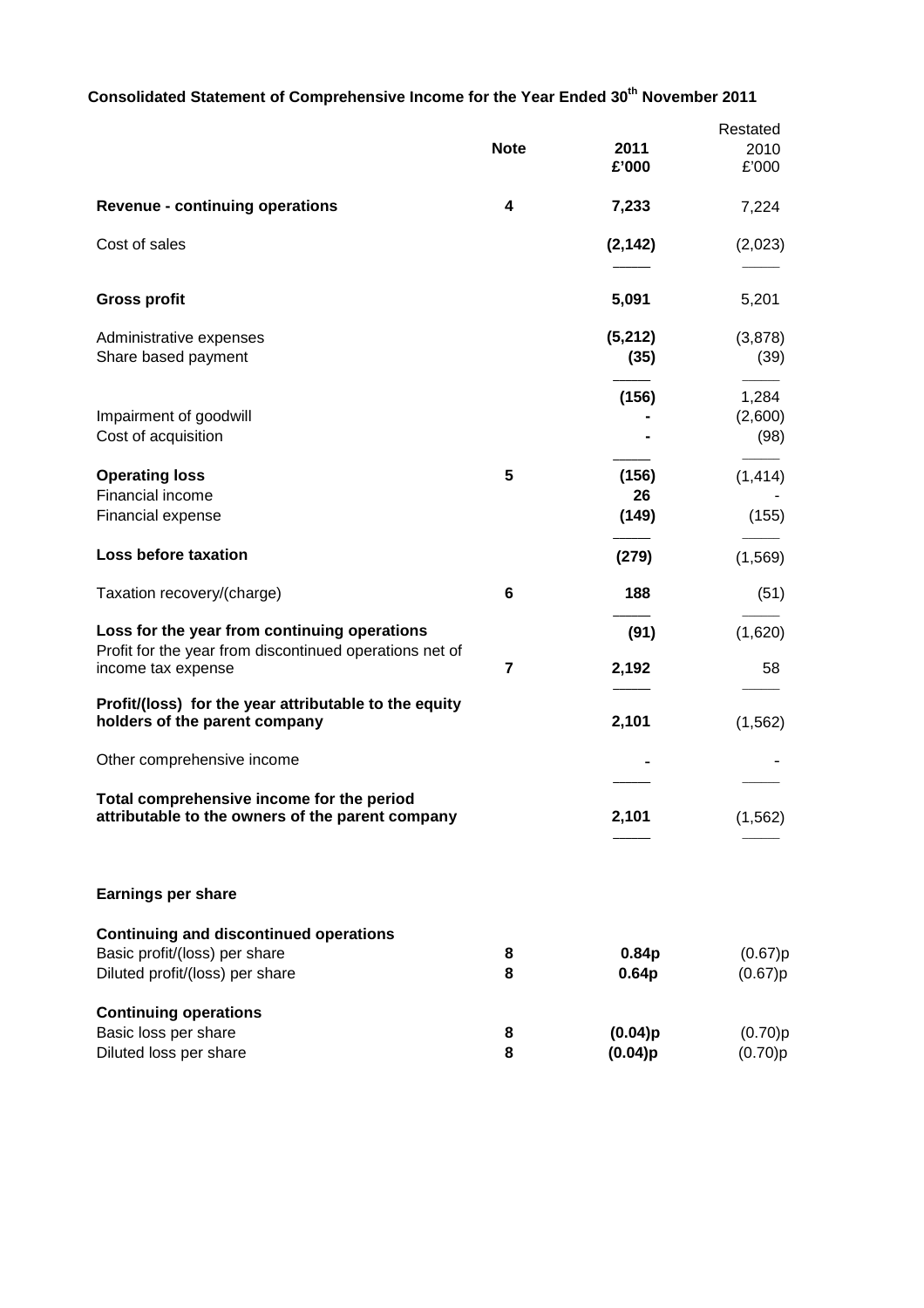# **Consolidated Statement of Financial Position as at 30th November 2011**

|                                                                                                                                                                                          | <b>Note</b> | 2011<br>£'000                                | 2010<br>£'000                                   |
|------------------------------------------------------------------------------------------------------------------------------------------------------------------------------------------|-------------|----------------------------------------------|-------------------------------------------------|
| <b>Non-current assets</b><br>Property, plant and equipment<br>Intangible assets<br>Deferred tax assets                                                                                   | 10          | 249<br>8,130<br>199                          | 204<br>8,519<br>420                             |
| Total non-current assets                                                                                                                                                                 |             | 8,578                                        | 9,143                                           |
| <b>Current assets</b><br>Inventories<br>Trade and other receivables<br>Current tax receivables<br>Cash and cash equivalents                                                              |             | 253<br>1,932<br>4,162                        | 248<br>1,967<br>74<br>2,214                     |
| Total current assets                                                                                                                                                                     |             | 6,347                                        | 4,503                                           |
| <b>Total assets</b>                                                                                                                                                                      |             | 14,925                                       | 13,646                                          |
| <b>Current liabilities</b>                                                                                                                                                               |             |                                              |                                                 |
| Trade and other payables<br>Accruals and deferred income<br>Bank overdraft                                                                                                               |             | 803<br>2,973<br>2                            | 761<br>2,889                                    |
| <b>Total current liabilities</b>                                                                                                                                                         |             | 3,778                                        | 3,650                                           |
| <b>Non-current liabilities</b>                                                                                                                                                           |             |                                              |                                                 |
| Interest bearing loans and borrowings<br>Deferred tax liabilities                                                                                                                        | 11          | 1,183<br>368                                 | 1,607<br>554                                    |
| Total non-current liabilities                                                                                                                                                            |             | 1,551                                        | 2,161                                           |
| <b>Total liabilities</b>                                                                                                                                                                 |             | 5,329                                        | 5,811                                           |
| <b>Net Assets</b>                                                                                                                                                                        |             | 9,596                                        | 7,835                                           |
| <b>Equity</b><br>Share capital<br><b>Treasury shares</b><br>Share premium account<br>Capital redemption reserve<br>Share option valuation reserve<br>Equity reserve<br>Retained earnings |             | 1,286<br>(148)<br>191<br>226<br>126<br>7,915 | 1,286<br>13,490<br>191<br>319<br>176<br>(7,627) |
| Total equity attributable to the equity<br>holders of the parent company                                                                                                                 |             | 9,596                                        | 7,835                                           |
|                                                                                                                                                                                          |             |                                              |                                                 |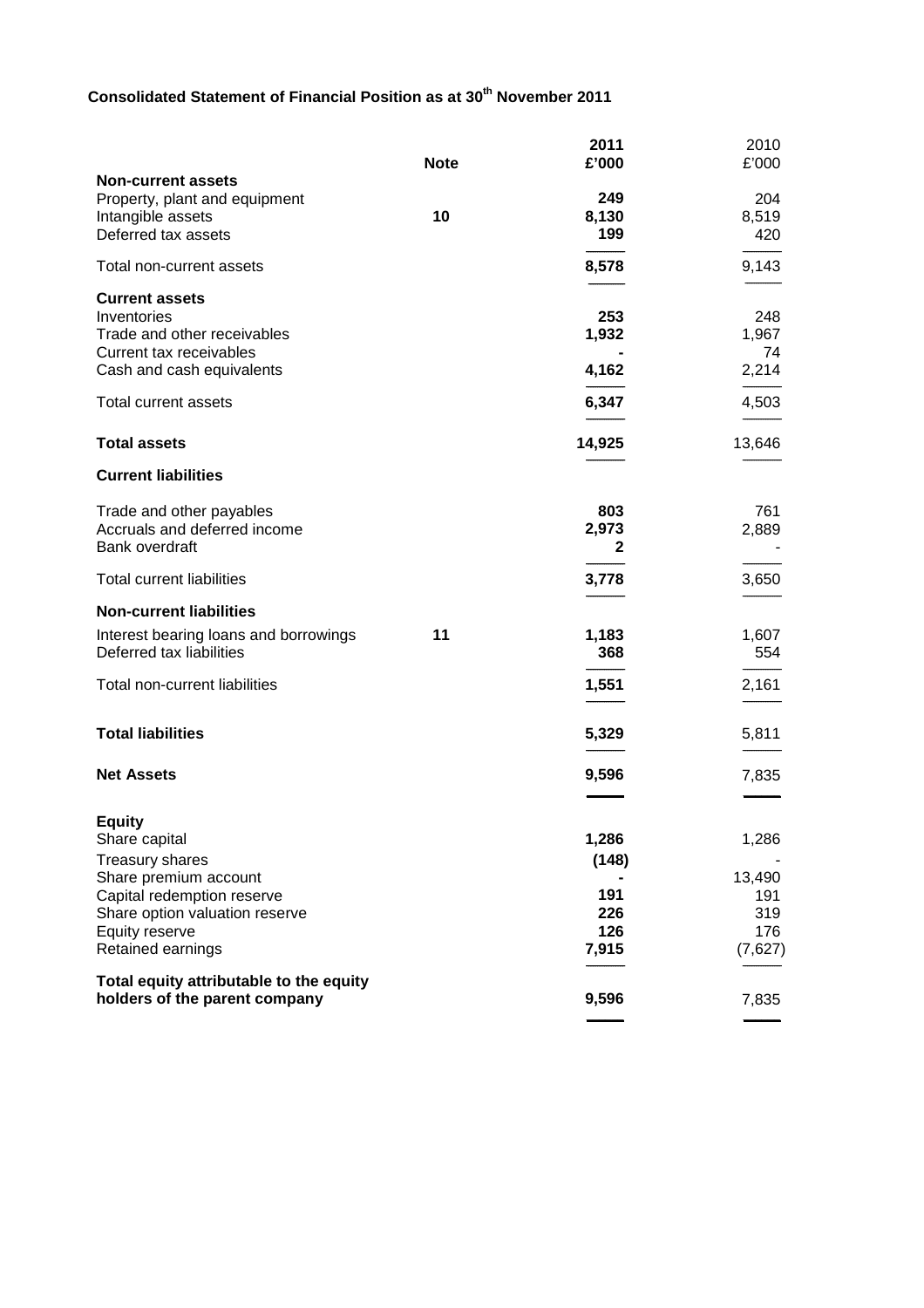# **Consolidated Cash Flow Statement for the Year Ended 30th November 2011**

|                                                                               |             |             | Restated       |
|-------------------------------------------------------------------------------|-------------|-------------|----------------|
|                                                                               |             | 2011        | 2010           |
|                                                                               | <b>Note</b> | £'000       | £'000          |
| Loss for the year from continuing operations after<br>tax                     |             | (91)        | (1,620)        |
| Adjusted for:                                                                 |             |             |                |
| <b>Taxation</b>                                                               |             | (188)       | 51             |
| Depreciation                                                                  |             | 86          | 82             |
| Impairment of intangible assets                                               |             | 421         | 2,600          |
| Share option valuation charge<br>Interest income                              |             | 35<br>(26)  | 39             |
| Interest expense                                                              |             | 149         | 155            |
| Loss on disposal of property, plant and equipment                             |             | 1           | 11             |
|                                                                               |             |             |                |
| Operating cash inflow before changes in working<br>capital                    |             | 387         | 1,318          |
|                                                                               |             |             |                |
| Decrease/(increase) in trade and other receivables                            |             | 286         | (658)          |
| (Increase)/decrease in inventories                                            |             | (5)         | 20             |
| Increase in trade and other payables                                          |             | 126         | 546            |
| Net cash inflow from the continuing operations                                |             | 794         | 1,226          |
| <b>Taxation received/(paid)</b>                                               |             | 61          | (128)          |
| Net cash inflow from continuing activities                                    |             | 855         | 1,098          |
|                                                                               |             |             |                |
| Cash flows from investing in continuing activities                            |             | 26          |                |
| Interest received<br>Acquisition of subsidiary                                |             |             | (3,200)        |
| Cash acquired with subsidiary                                                 |             |             | 64             |
| Acquisition of property, plant and equipment                                  |             | (134)       | (108)          |
| Proceeds of sale of subsidiary (net)                                          |             | 2,345       | 136            |
| Cost of software development                                                  |             | (314)       | (415)          |
|                                                                               |             |             |                |
| Net cash inflow/(outflow) from investing in                                   |             |             |                |
| continuing activities                                                         |             | 1,923       | (3,523)        |
|                                                                               |             |             |                |
| Cash flows from financing continuing activities                               |             | (118)       |                |
| Interest paid<br>Issue of equity share capital                                |             |             | (113)<br>3,055 |
| Redemption of loan notes                                                      |             | (500)       |                |
| Cost of share issues                                                          |             |             | (130)          |
| Repayment of borrowings                                                       |             | (25)        | (17)           |
| Payment of Dividend                                                           |             | (257)       |                |
|                                                                               |             |             |                |
| Net cash (outflow)/inflow from financing                                      |             |             |                |
| continuing activities                                                         |             | (900)       | 2,795          |
|                                                                               |             |             |                |
| Net increase in cash and cash equivalents                                     |             | 1,878       | 370            |
| <b>Cash from discontinued operations</b><br>Opening cash and cash equivalents | 6           | 68<br>2,214 | 130<br>1,714   |
|                                                                               |             |             |                |
| <b>Closing cash and cash equivalents</b>                                      |             | 4,160       | 2,214          |
|                                                                               |             |             |                |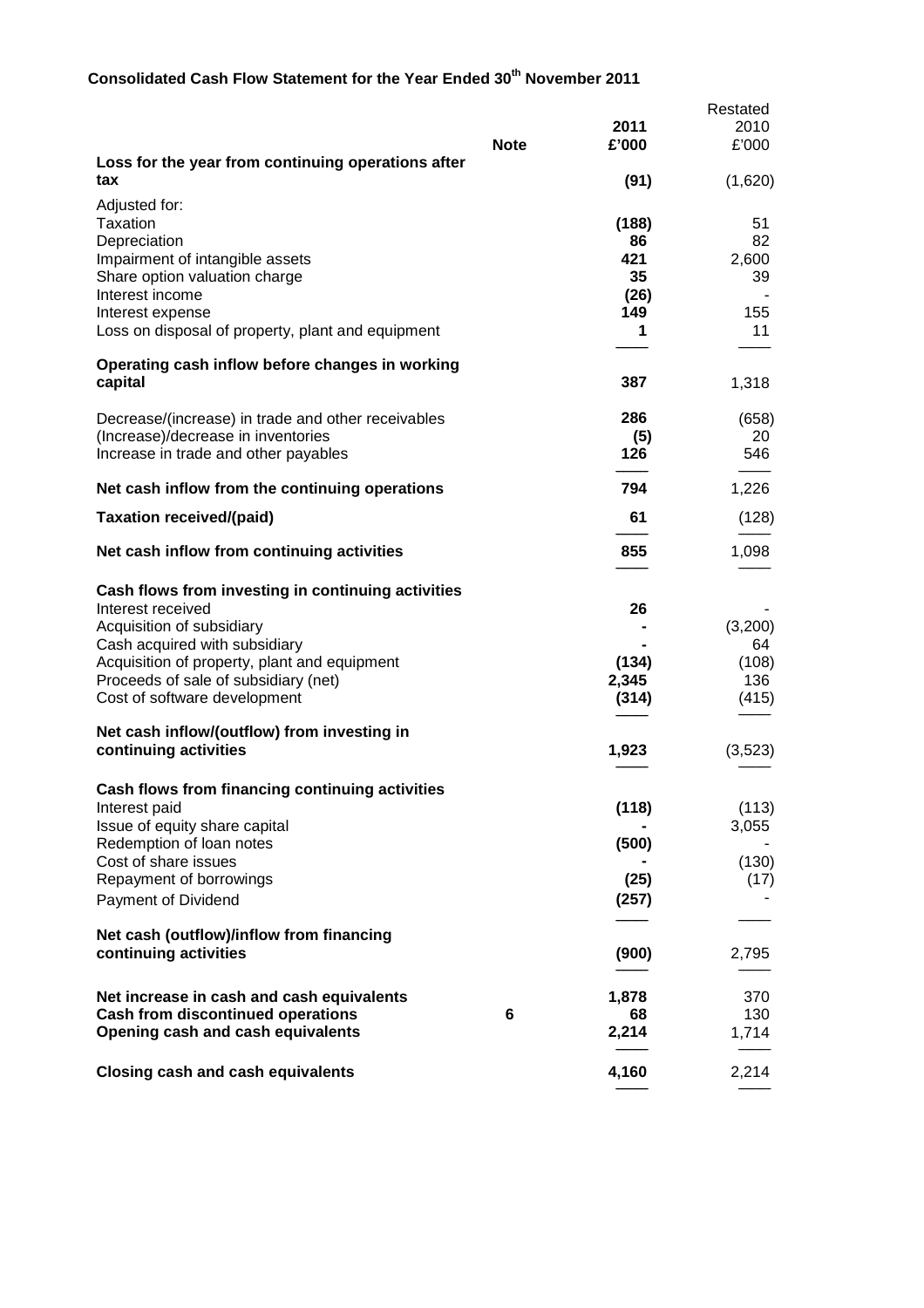### **1. Notes to the Shareholders' funds**

### **Share capital and share premium account**

When shares are issued, the nominal value of the shares is credited to the share capital reserve. Any premium paid above the nominal value is taken to the share premium account. Access Intelligence plc shares have a nominal value of 0.5p per share. Directly attributable transaction costs associated with the issue of equity investments are accounted for as a reduction from equity, net of any relating income tax benefit.

 In May 2011, the High Court of Justice sanctioned a capital reduction and cancellation of the share premium account, which had been approved by special resolution by the shareholders, As a result the share premium account of £13,490,000 was cancelled in order to create distributable reserves and allow the payment of a dividend.

### **Share option reserve**

This reserve arises as a result of amounts being recognised in the income statement relating to share based payment transactions granted under the group's share option scheme. The reserve will fall as share options vest and are exercised over the life of the options.

### **Capital redemption reserve**

This reserve arises as a result of keeping with the doctrine of capital maintenance when the company purchases and redeems its own shares. Amounts transferred into/out from this reserve from a purchase/redemption is equal to the amount by which share capital has been reduced/increased, when the purchase/redemption has been financed wholly out of distributable profits, and is the amount by which the nominal value exceeds the proceeds of any new issue of share capital, when the purchase/redemption has been financed partly out of distributable profits.

### **Equity reserve**

The equity reserve arises as a result of the equity component that has been recognised on the convertible loan notes that have been issued by the group (note 11). The reserve is determined by deducting the amount of the liability component from the fair value of the convertible loan notes as a whole, net of income tax effects and the relative proportion of the directly attributable transaction costs associated with the issue of the compound instruments.

### **Retained earnings**

The retained earnings reserve records the accumulated profits and losses of the group since inception of the business. Where subsidiary undertakings are acquired, only profits arising from the date of acquisition are included.

### **2. Statement of Compliance.**

The Group results have been prepared in accordance with International Financial Reporting Standards (IFRS) as adopted for use by the European Union and as applied in accordance with the provisions of the Companies Act 2006.

### **3**. **Basis of consolidation and Goodwill**

The group results comprise the financial statements of Access Intelligence plc and its subsidiaries as at  $30<sup>th</sup>$  November 2011. They are presented in Sterling and all values are rounded to the nearest thousand pounds (£'000).

#### **4. Revenue**

The group's revenue is primarily derived from the rendering of services with the value of sales of goods being not significant in relation to total group revenue.

The group's revenue was split into the following territories:-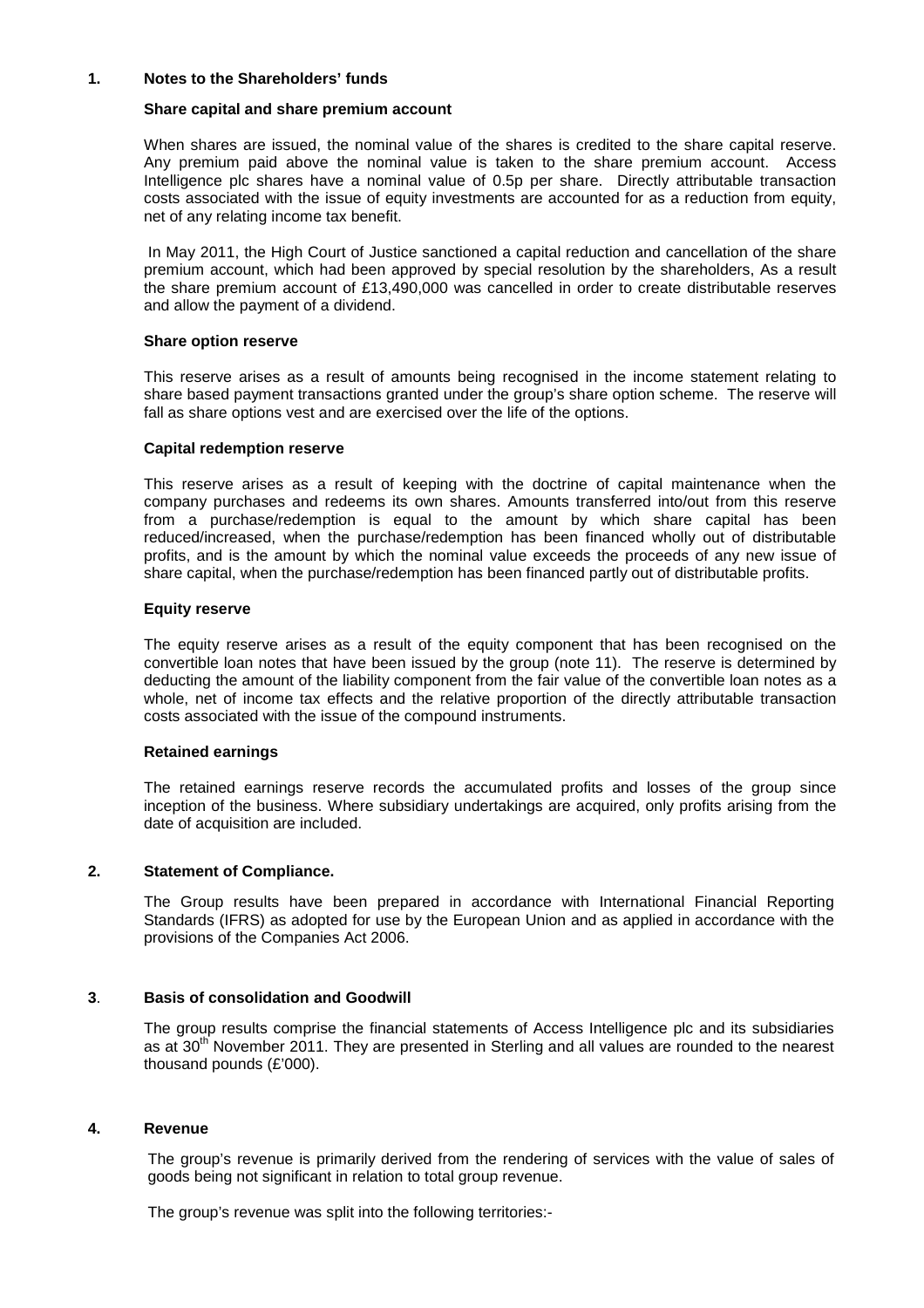|                   | 2011  | 2010  |
|-------------------|-------|-------|
|                   | £'000 | £'000 |
| United Kingdom    | 6,699 | 6,842 |
| European Union    | 162   | 30    |
| Rest of the World | 372   | 352   |
|                   | 7,233 | 7,224 |
|                   |       |       |

All non current assets are held in the United Kingdom as they were in 2010.

No customer represents 10% or more of revenue as was the case in 2010.

### Segment reporting

Segment information is presented in respect of the group's operating segments which are based upon the group's management and internal business reporting.

Inter-segment pricing is determined on an arm's length basis.

Segment results, assets and liabilities include items directly attributable to a segment as well as those that can be allocated on a reasonable basis. Unallocated items comprise mainly head office expenses.

Segment non-current asset additions show the amounts relating to property, plant and equipment and intangibles including goodwill.

### Operating segments

The group operating segments have been decided upon according to their revenue model and product or service offering. The software as a service segment derives its revenues from software licence sales and support and training revenues. The IT support services revenue derives from maintenance and back-up services. The segments are:-

- Software as a service
- IT support services
- Division in recovery Cobent Ltd
- **Head Office**

The composition of reportable operating segments has changed from the prior year to include an additional reportable segment: Division in recovery – Cobent Ltd. In 2010 the segment had been aggregated and included as part of Software as a Service reportable segment, however during this year the directors considered that the segment reporting disclosure provides more useful information to present this division separately because of the transformation in operating structure the company has been undertaking. The prior year information has been restated to show the corresponding items of segment information.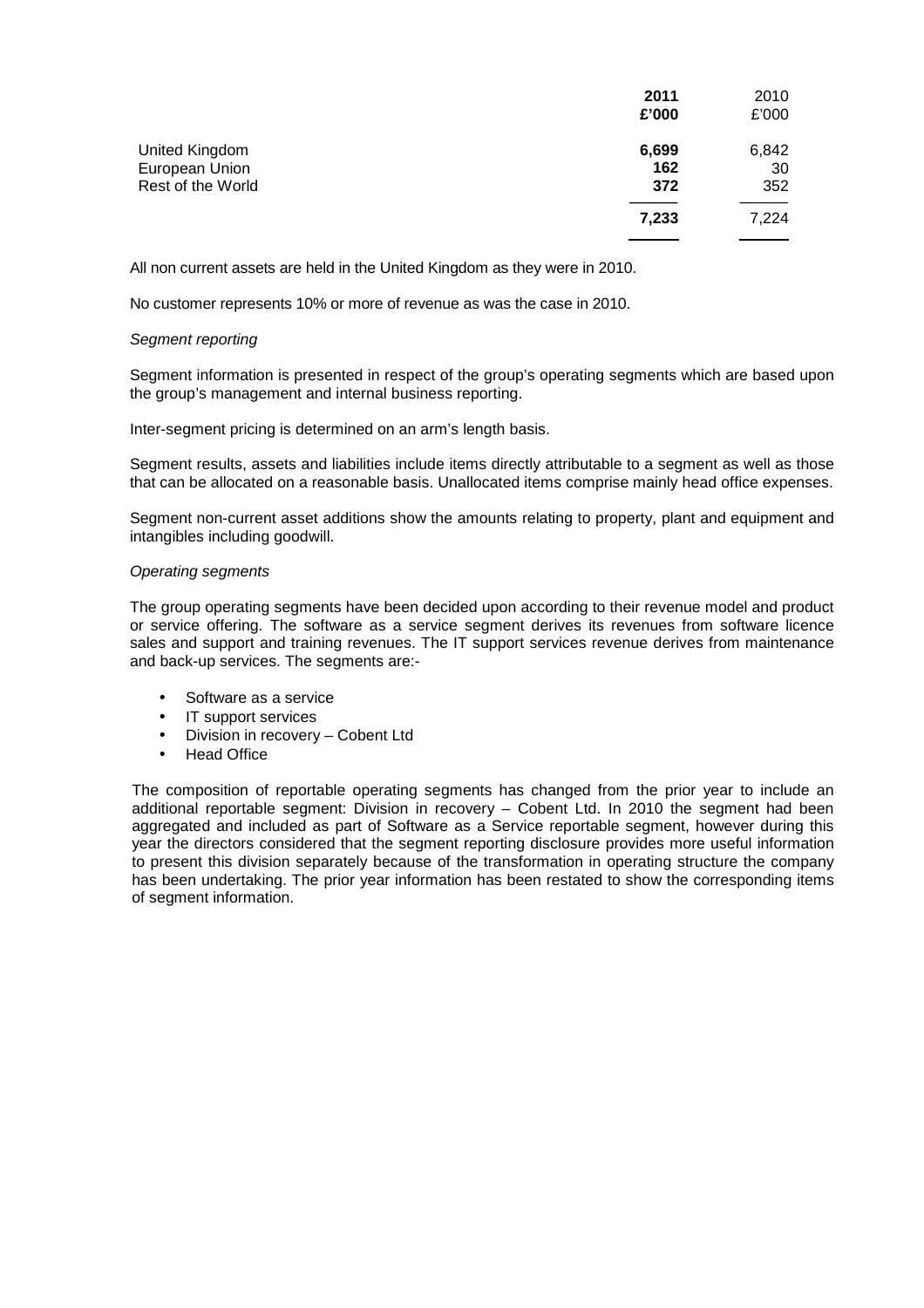The segment information for the year ended 30 November 2011, having restated the Solcara Ltd trading activity as discontinued activities and the separate segmental information for Cobent Ltd, is as follows:-

| <b>Software</b><br>as a<br><b>Service</b><br>£'000 | IT<br><b>Support</b><br><b>Services</b><br>£'000 | Head<br><b>Office</b> | <b>Cobent</b><br>Ltd | <b>Discontinued</b><br>operations<br>(see note 7) | <b>Consolidation</b><br><b>Adjustment</b> | <b>Total</b><br>£'000 |
|----------------------------------------------------|--------------------------------------------------|-----------------------|----------------------|---------------------------------------------------|-------------------------------------------|-----------------------|
| 4,369                                              | 1,895                                            |                       | 969                  |                                                   |                                           | 7,233                 |
| 5                                                  | 15                                               | ٠                     |                      |                                                   | (20)                                      |                       |
| 1,162                                              | 210                                              | (803)                 | (656)                |                                                   | (69)                                      | (156)                 |
|                                                    |                                                  | 283                   | (283)                |                                                   |                                           |                       |
| (350)<br>17                                        | (100)<br>1                                       | 450<br>8              |                      |                                                   |                                           | 26                    |
| 23                                                 | (6)                                              | (144)<br>179          | (5)<br>170           |                                                   | (178)                                     | (149)<br>188          |
|                                                    |                                                  |                       |                      | 2,192                                             |                                           | 2,192                 |
| 852                                                | 105                                              | (27)                  | (774)                | 2,192                                             | (247)                                     | 2,101                 |
| 6,249                                              | 1,482                                            | 11,660                | 481                  |                                                   | (4, 863)                                  | 15,009                |
|                                                    |                                                  |                       |                      |                                                   |                                           |                       |
|                                                    |                                                  |                       |                      |                                                   |                                           | 5,311                 |
|                                                    |                                                  |                       |                      |                                                   |                                           |                       |
| 64                                                 | 57                                               | 11                    |                      |                                                   |                                           | 134                   |
| 81                                                 | 37                                               |                       | 21                   |                                                   | 69                                        | 209                   |
|                                                    |                                                  |                       | 299                  |                                                   |                                           | 299                   |
|                                                    | 2,736                                            | 972                   | £'000<br>3,858       | £'000<br>1,138                                    | £'000                                     | £'000<br>(3, 393)     |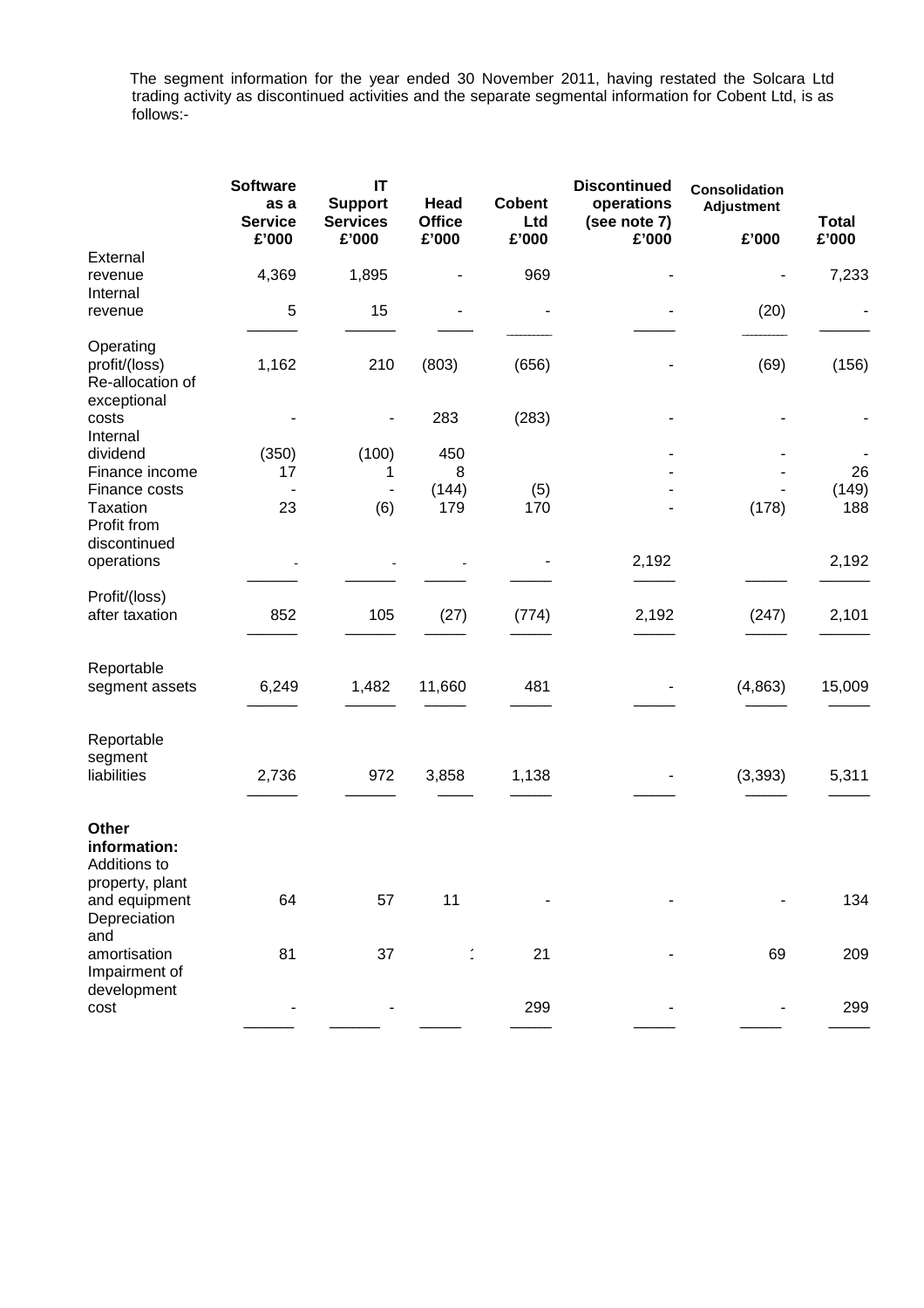The segment information for the year ended 30 November 2010, having restated the Solcara Ltd trading activity as discontinued activities, is as follows:-

|                                                                | <b>Software</b><br>as a<br><b>Service</b><br>£'000 | IT<br><b>Support</b><br><b>Services</b><br>£'000 | Head<br><b>Office</b><br>£'000 | <b>Cobent</b><br>Ltd<br>£'000 | <b>Discontinued</b><br>operations<br>(see note 7))<br>£'000 | <b>Consolidation</b><br><b>Adjustment</b><br>£'000 | <b>Total</b><br>£'000 |
|----------------------------------------------------------------|----------------------------------------------------|--------------------------------------------------|--------------------------------|-------------------------------|-------------------------------------------------------------|----------------------------------------------------|-----------------------|
| External<br>revenue<br>Internal                                | 4,499                                              | 1,760                                            |                                | 965                           |                                                             | (15)                                               | 7,224                 |
| revenue                                                        | 5                                                  | 10                                               |                                |                               |                                                             |                                                    |                       |
| Operating profit<br>Impairment of                              | 1,313                                              | 156                                              | (372)                          | 187                           |                                                             |                                                    | 1,284                 |
| Goodwill<br>Cost of                                            |                                                    | ٠                                                |                                | (2,600)                       |                                                             |                                                    | (2,600)               |
| acquisition<br>Finance income                                  |                                                    |                                                  | (98)                           |                               |                                                             |                                                    | (98)                  |
| Finance costs<br><b>Taxation</b><br>Profit from                | (74)                                               | (8)                                              | (151)<br>31                    | (4)                           |                                                             |                                                    | (155)<br>(51)         |
| discontinued<br>operations                                     |                                                    |                                                  |                                |                               | 58                                                          |                                                    | 58                    |
| Profit/(loss)<br>after taxation                                | 1,239                                              | 148                                              | (590)                          | (2, 417)                      | 58                                                          | ٠                                                  | (1, 562)              |
| Reportable<br>segment assets                                   | 4,977                                              | 1,263                                            | 10,623                         | 670                           | 824                                                         | (4,711)                                            | 13,646                |
| Reportable<br>segment<br>liabilities                           | 2,196                                              | 665                                              | 3,772                          | 663                           | 725                                                         | (2, 210)                                           | 5,811                 |
| Other<br>information:<br>Additions to                          |                                                    |                                                  |                                |                               |                                                             |                                                    |                       |
| property, plant<br>and equipment<br>Additions to<br>intangible | 83                                                 | 18                                               |                                | 5                             | 2                                                           |                                                    | 108                   |
| assets<br>Depreciation<br>and                                  | 108                                                |                                                  |                                | 6,015                         |                                                             |                                                    | 6,123                 |
| amortisation                                                   | 40                                                 | 33                                               |                                | $\bar{1}$                     | $\overline{2}$                                              |                                                    | 82                    |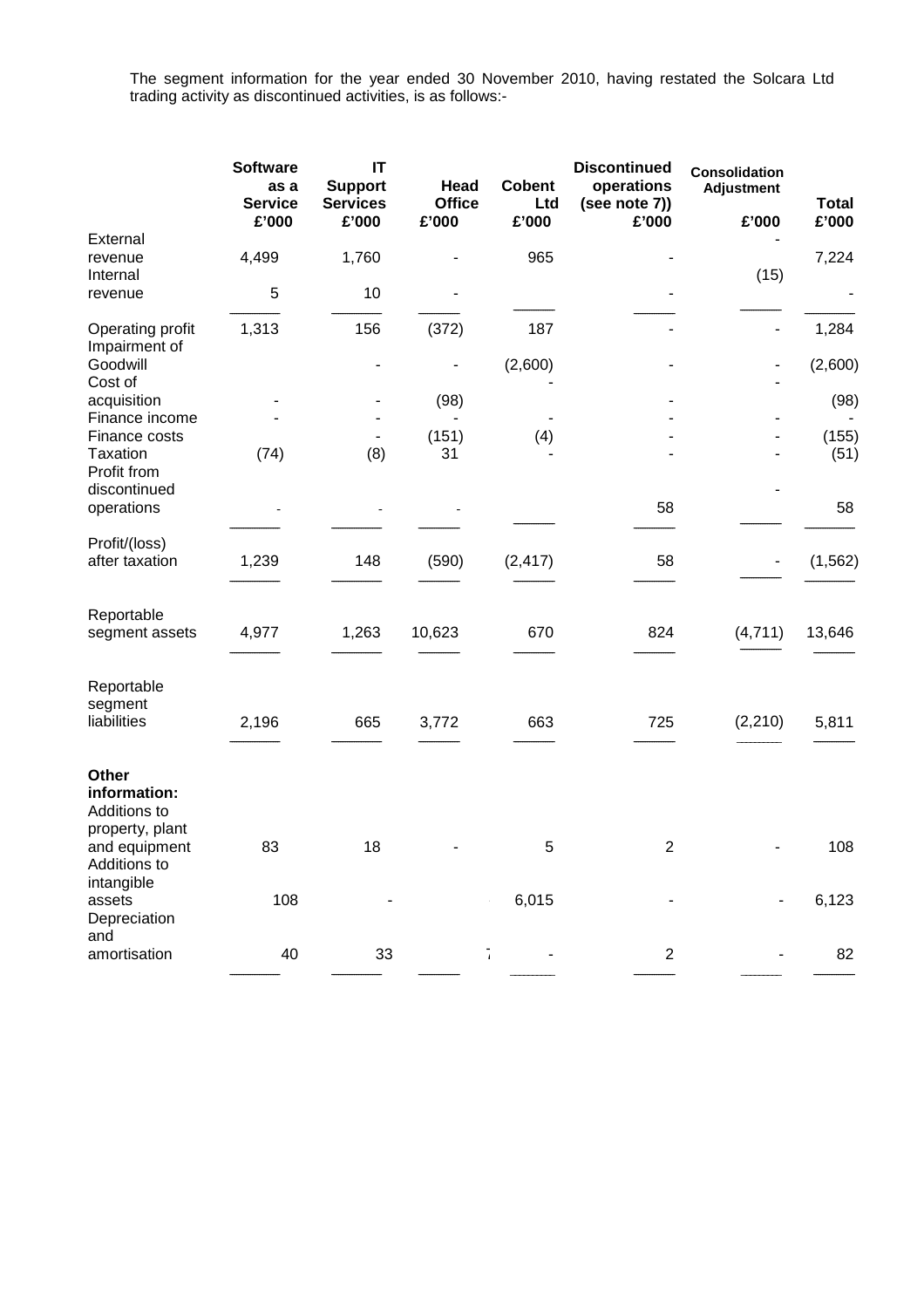# **5. Operating Loss**

Operating loss is stated after charging:-

|                                                   | 2011  | 2010  |
|---------------------------------------------------|-------|-------|
|                                                   | £'000 | £'000 |
| Depreciation of property, plant and equipment     | 86    | 82    |
| Amortisation of Development Costs                 | 54    |       |
| Amortisation of Brand values                      | 68    |       |
| Loss on disposal of property, plant and equipment |       | 11    |
| Impairment of goodwill                            |       | 2,600 |
| Exceptional costs (see below)                     | 633   | 124   |
| Operating lease charges - land and buildings      | 262   | 191   |
| Acquisition costs                                 |       | 98    |
| Auditors' remuneration                            | 68    | 70    |
| Share based payments                              | 35    | 53    |
| Research and development expenditure – p&l        | 325   | 403   |
| (a further £314k (2010: £413k) was capitalised)   |       |       |

The exceptional costs relating to Cobent Ltd are made up of the following elements:-

|                                                              | 2011  | 2010  |
|--------------------------------------------------------------|-------|-------|
|                                                              | £'000 | £'000 |
| Compensation for loss of office - Director                   | 30    | 124   |
| Compensation and notice payments - all staff                 | 122   |       |
| Impairment of development cost                               | 299   |       |
| Recruitment & temporary fees                                 | 78    |       |
| Legal costs on the sale & purchase agreement & other matters | 104   |       |
|                                                              | 633   | 124   |
|                                                              |       |       |

─────────────────────────<del>───</del>

### **6. Taxation**

| Analysis of tax (credit)/charge in the year       | 2011<br>£'000 | 2010<br>£'000 |
|---------------------------------------------------|---------------|---------------|
| Current income taxes credit:                      |               |               |
| UK corporation tax credit for the year            |               | (74)          |
| Adjustment in respect of prior year               | 30            | (17)          |
|                                                   | 30            | (91)          |
| Deferred tax                                      |               |               |
| Impact of change in tax rate                      | (10)          |               |
| Origination and reversal of temporary differences | (161)         | 142           |
| Adjustment in respect of prior year               | (47)          |               |
| Income tax expense on continuing operations       | (188)         | 51            |
|                                                   |               |               |

As shown above, the tax assessed on the loss on ordinary activities for the year is lower than (2010: higher) the standard rate of corporation tax in the UK of 26% (2010: 28%).

As shown above, the tax assessed on the (loss) for the year is lower than (2010: higher than) the standard rate of corporation tax in the UK of 26% (2010: 28%). The differences are explained as follows: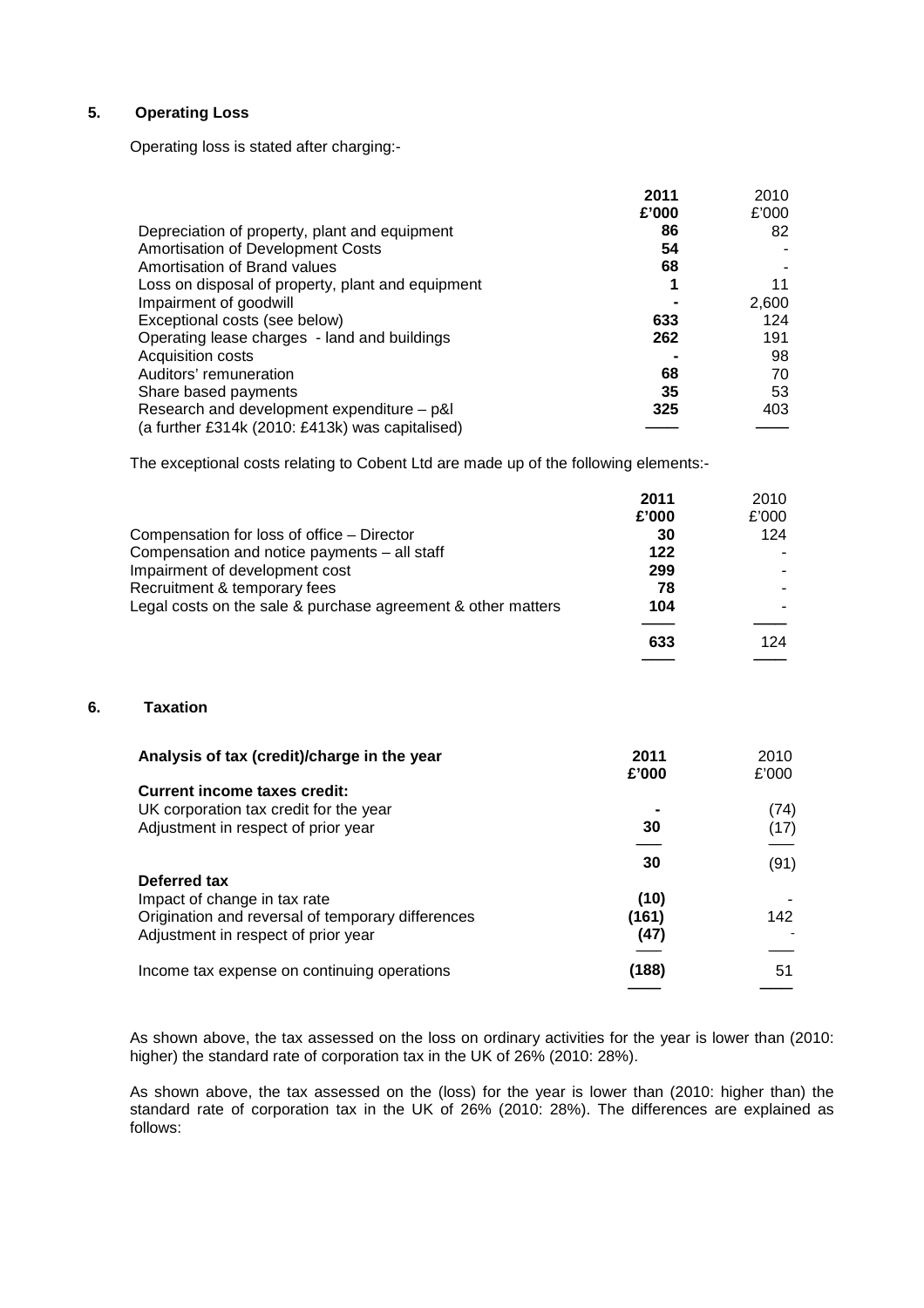|    | <b>Factors affecting tax credit</b>                                                                                                                                                        | 2011<br>£'000               | 2010<br>£'000                 |
|----|--------------------------------------------------------------------------------------------------------------------------------------------------------------------------------------------|-----------------------------|-------------------------------|
|    | (Loss) on ordinary activities before tax                                                                                                                                                   | (279)                       | (1, 569)                      |
|    | (Loss) on ordinary activities by rate of tax of 26.7% (2010:<br>27.7%)<br>Expenses not deductible for tax purposes<br>Adjustment in respect of prior year<br>Additional R&D claim CTA 2009 | (74)<br>37<br>(17)<br>(134) | (434)<br>675<br>(17)<br>(173) |
|    |                                                                                                                                                                                            | (188)                       | 51                            |
| 7. | <b>Discontinued Operations</b>                                                                                                                                                             |                             |                               |
|    | <b>Discontinued Operations profit</b>                                                                                                                                                      | 2011<br>£'000               | 2010<br>£'000                 |
|    | Wired-Gov Ltd<br>Solcara Ltd                                                                                                                                                               | 2,192                       | 107<br>(49)                   |
|    |                                                                                                                                                                                            | 2,192                       | 58                            |
|    | <b>Discontinued Operations Cash</b>                                                                                                                                                        | 2011<br>£'000               | 2010<br>£'000                 |
|    | Wired-Gov Ltd<br>Solcara Ltd                                                                                                                                                               | 68                          | (64)<br>194                   |
|    |                                                                                                                                                                                            | 68                          | 130                           |
|    |                                                                                                                                                                                            |                             |                               |

On 30 June 2011 the group sold the share capital of Solcara Limited for £2,500,000 less costs and a subsequent £110,623 working capital adjustment. This company was the legal market arm of Solcara Ltd purchased by the group in November 2008. The Spotlight and ControlPoint products had been transferred to other parts of our group in December 2009. The business was not a discontinued operation or classified as held for resale as at 30 November 2010 and the comparative income statement has been restated to show the discontinued operation separately from continuing operations.

| <b>Results of discontinued operation</b>                                                                                    | 2011<br>£'000            | 2010<br>£'000  |
|-----------------------------------------------------------------------------------------------------------------------------|--------------------------|----------------|
| Revenue<br>Expenses                                                                                                         | 541<br>(673)             | 749<br>(730)   |
| Results from operating activities<br>Financial expense                                                                      | (132)<br>2               | 19             |
| Pre-tax (loss)/profit of the discontinued operation<br>Related tax expense                                                  | (130)                    | 19<br>(68)     |
| Loss after tax of discontinued operations                                                                                   | (130)                    | (49)           |
| Consideration received, satisfied in cash<br>Net assets of the group disposed of<br>Costs directly attributable to disposal | 2,610<br>(250)<br>(38)   |                |
| Profit/(Loss) after tax for the period                                                                                      | 2,192                    | (49)           |
| Basic profit per share<br>Diluted profit per share                                                                          | 1.0 <sub>p</sub><br>0.8p | 0.02p<br>0.01p |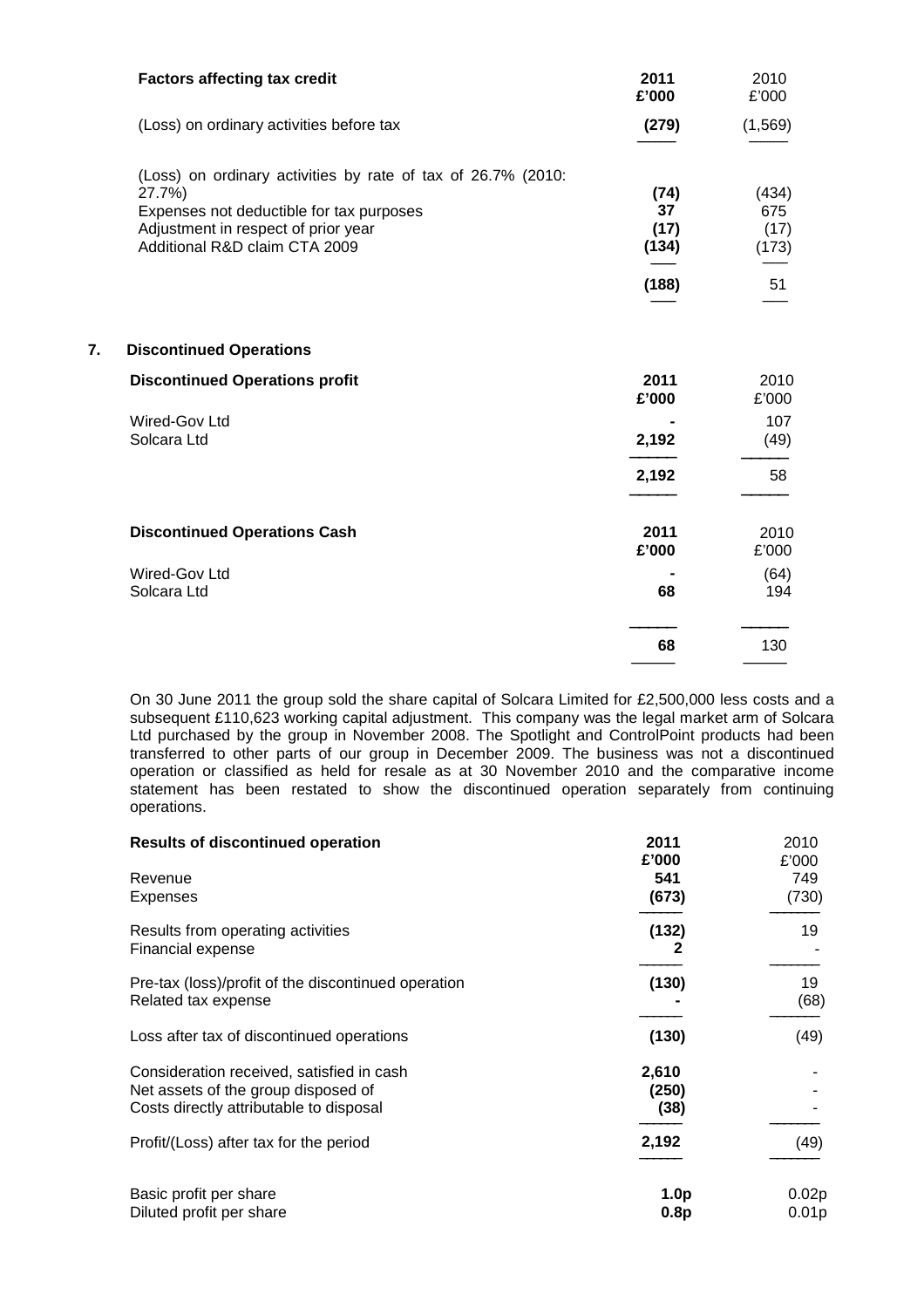| Cash flows from discontinued operation<br>Net cash used in operating activities | 68            | 194           |
|---------------------------------------------------------------------------------|---------------|---------------|
| Net cash used in discontinued operation                                         | 68            | 194           |
| Effect of disposal on the financial position of the group                       |               |               |
|                                                                                 | 2011<br>£'000 | 2010<br>£'000 |
| Property, plant and equipment                                                   | 3             |               |
| Trade and other receivables                                                     | 153           | 388           |
| Cash and cash equivalents                                                       | 227           | 435           |
| Trade and other payables                                                        | (191)         | (325)         |
| Accruals                                                                        | (224)         | (400)         |
|                                                                                 |               |               |
| Net (Liabilities)/assets at date of disposal                                    | (32)          | 99            |
|                                                                                 |               |               |
| Associated goodwill disposed of                                                 | 282           |               |
|                                                                                 |               |               |
| Net assets of group disposed of                                                 | 250           |               |
|                                                                                 |               |               |

**\_\_\_\_\_\_\_ \_\_\_\_\_\_\_**

On 12 May 2010 the group sold the share capital of Wired-Gov Limited for £142,692 less costs. This company was one of the legacy businesses acquired when the group was admitted to AIM. The business was not a discontinued operation or classified as held for resale as at 30 November 2009 and the comparative income statement has been restated to show the discontinued operation separately from continuing operations.

| <b>Results of discontinued operation</b>                                                                                                    | 2011<br>£'000 | 2010<br>£'000             |
|---------------------------------------------------------------------------------------------------------------------------------------------|---------------|---------------------------|
| Revenue<br><b>Expenses</b>                                                                                                                  |               | 92<br>(96)                |
| Results from operating activities<br><b>Financial expense</b>                                                                               |               | (4)                       |
| Pre-tax (loss)/profit of the discontinued operation<br>Related tax expense                                                                  |               | (4)<br>(4)                |
| Consideration received<br>Net assets of the group disposed of<br>Costs directly attributable to disposal<br>Profit after tax for the period |               | 142<br>(25)<br>(6)<br>107 |
| Basic profit per share<br>Diluted profit per share                                                                                          |               | 0.05p<br>0.03p            |
| Cash flows from discontinued operation<br>Net cash used in operating activities                                                             |               | (64)                      |
| Net cash used in discontinued operation                                                                                                     |               | (64)                      |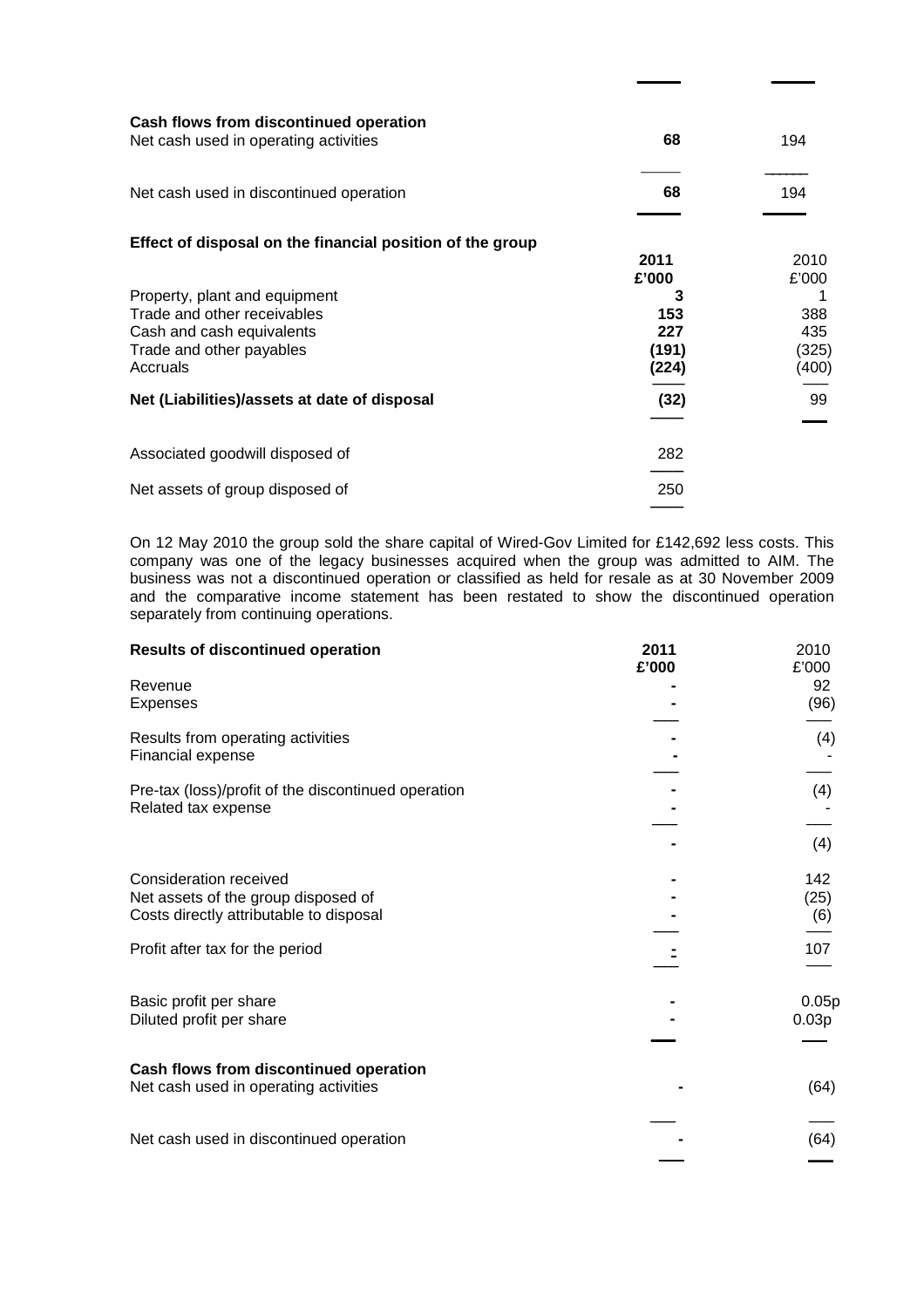| Effect of disposal on the financial position of the group |  |  |  |  |  |
|-----------------------------------------------------------|--|--|--|--|--|
|-----------------------------------------------------------|--|--|--|--|--|

|                                     | 2011  | 2010  |
|-------------------------------------|-------|-------|
|                                     | £'000 | £'000 |
| <b>Property Plant and equipment</b> |       |       |
| Trade and other receivables         |       | 70    |
| Cash and cash equivalents           |       | (2)   |
| Trade and other payables            |       | (33)  |
| Accruals                            |       | (13)  |
| Net assets at the date of disposal  |       | 25    |
|                                     |       |       |

### **8. Earnings per share**

The calculation of earnings per share is based upon the profit for the continuing and discontinued business after taxation of £2,101,034 (2010: loss of £1,562,427) divided by the weighted average number of ordinary shares in issue during the year which was 251,581,201 (2010: 231,609,874). The loss for continuing operations of the group of £91,013 (2010: restated loss of £1,620,886). The weighted average number of ordinary shares used in the calculation of diluted earnings per share is 329,197,511 (2010: 311,054,231). This has been adjusted for the effect of potentially dilutive share options granted under the company's share option schemes and convertible loan notes issued.

This has been computed as follows:

|                                        |                | 2011        |                     |           | 2010           |               |
|----------------------------------------|----------------|-------------|---------------------|-----------|----------------|---------------|
|                                        | Profit         |             |                     | Restated  |                |               |
|                                        | after          | Weighted    |                     | (Loss)    | Weighted       |               |
|                                        | tax            | average no. | <b>Earnings per</b> | after tax | average no. of | Loss per      |
|                                        | £'000          | of shares   | share (pence)       | £'000     | shares         | share (pence) |
| Continuing and discontinued operations |                |             |                     |           |                |               |
| Earnings/(loss)                        |                |             |                     |           |                |               |
| attributable to ordinary               |                |             |                     |           |                |               |
| shareholders from                      |                |             |                     |           |                |               |
| continuing activities                  | 2,101          | 251,581,201 | 0.84                | (1, 562)  | 231,609,874    | (0.67)        |
| Dilutive effect of options             |                | 35,955,351  |                     |           | 35,194,357     |               |
| Dilutive effect of loan                |                |             |                     |           |                |               |
| note conversion                        | $\blacksquare$ | 41,660,959  |                     |           | 44,250,000     |               |
|                                        |                |             |                     |           |                |               |
| Diluted earnings/(loss)                |                |             |                     |           |                |               |
| per share for the year                 | 2,101          | 329,197,511 | 0.64                | (1, 562)  | 311,054,231    | (0.67)        |
|                                        |                |             |                     |           |                |               |
|                                        |                |             |                     |           |                |               |
|                                        |                | 2011        |                     |           | 2010           |               |
|                                        |                |             |                     | Restated  |                |               |
|                                        | <b>Profit</b>  | Weighted    |                     | (Loss)    | Weighted       |               |
|                                        | after tax      | average no. | Loss per            | after tax | average no. of | Loss per      |
|                                        | £'000          | of shares   | share (pence)       | £'000     | shares         | share (pence) |
|                                        |                |             |                     |           |                |               |
| <b>Continuing operations</b>           |                |             |                     |           |                |               |
| Loss attributable to                   |                |             |                     |           |                |               |
| ordinary shareholders                  |                |             |                     |           |                |               |
| from continuing activities             | (91)           | 251,581,201 | (0.04)              | (1,620)   | 231,609,874    | (0.70)        |
| Dilutive effect of options             |                | 35,955,351  |                     |           | 35,194,357     |               |
| Dilutive effect of loan                |                |             |                     |           |                |               |
| note conversion                        |                | 41,660,959  |                     |           | 44,250,000     |               |
|                                        |                |             |                     |           |                |               |
| Diluted loss per share                 |                |             |                     |           |                |               |
| for the year                           | (91)           | 329,197,511 | (0.04)              | (1,620)   | 311,054,231    | (0.70)        |

On the 21 September 2011 29,666,667 shares were returned to the company and were held in Treasury at the year end. Once in treasury they were removed from the earnings per share calculation.

\_\_\_\_\_\_ \_\_\_\_\_\_\_ \_\_\_ \_\_\_\_\_\_ \_\_\_\_\_\_\_ \_\_\_

The total number of options and warrants granted at 30 November 2011 of 38,254,314 would generate £1,249,414 in cash if exercised. At 30 November 2011 they were all priced above the mid-market closing price of 2.5p per share.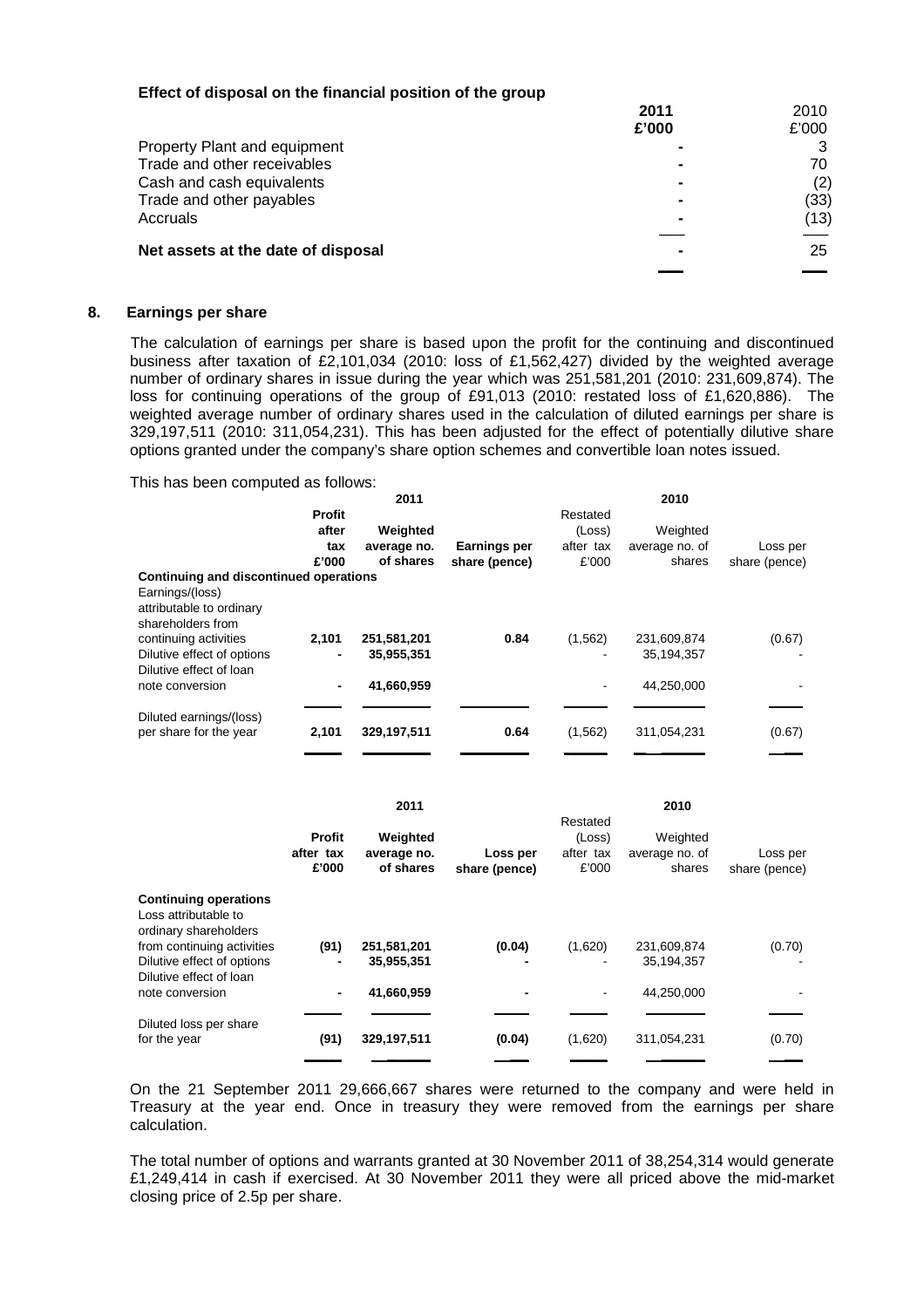At the 30 November 2011 2,182,970 staff options were eligible for exercising at an average price of 5.3p. Also eligible for exercising are the 21,300,000 warrants priced at 2.75p per share held by M Jackson, D Lowe and Elderstreet VCT plc consequent to their investment in October 2008.

The outstanding loan notes will convert to 31,250,000 shares in June 2014.

In 2010 potential ordinary shares from the share option schemes and convertible loan notes have an anti-dilutive effect due to the Group being in a loss position. As a result, dilutive loss per share is disclosed as the same value as basic loss per share. This is still the case on continuing operations in 2011.

# **9. Purchase of subsidiary undertaking and business**

Consequent to the acquisition of Cobent Ltd in March 2010 and the disappointing performance of the company in our ownership a claim was made in September 2011 under the terms of the Sale and Purchase agreement. The settlement of this claim in September 2011 resulted in the return of 29,666,667 shares from the two major vendors representing £1,780,000 at the issue price of 6 pence per share. As part of this claim we also received £63,500 as partial recovery of the bad debt inherited with acquisition in relation to Organisation Metrics of Canada. We are still seeking further recompense from Organisation Metrics themselves.

The returned shares are now held in treasury and attract no voting rights, nor do they impact dilution calculations. The return of shares has been accounted for in accordance with IAS 32 'Financial instruments: Presentation' such that the instruments have been deducted from equity with no gain or loss recognised in profit or loss. The directors were satisfied that no further goodwill impairment was necessary at 30 November 2011 (2010: Impairment £2,600,000).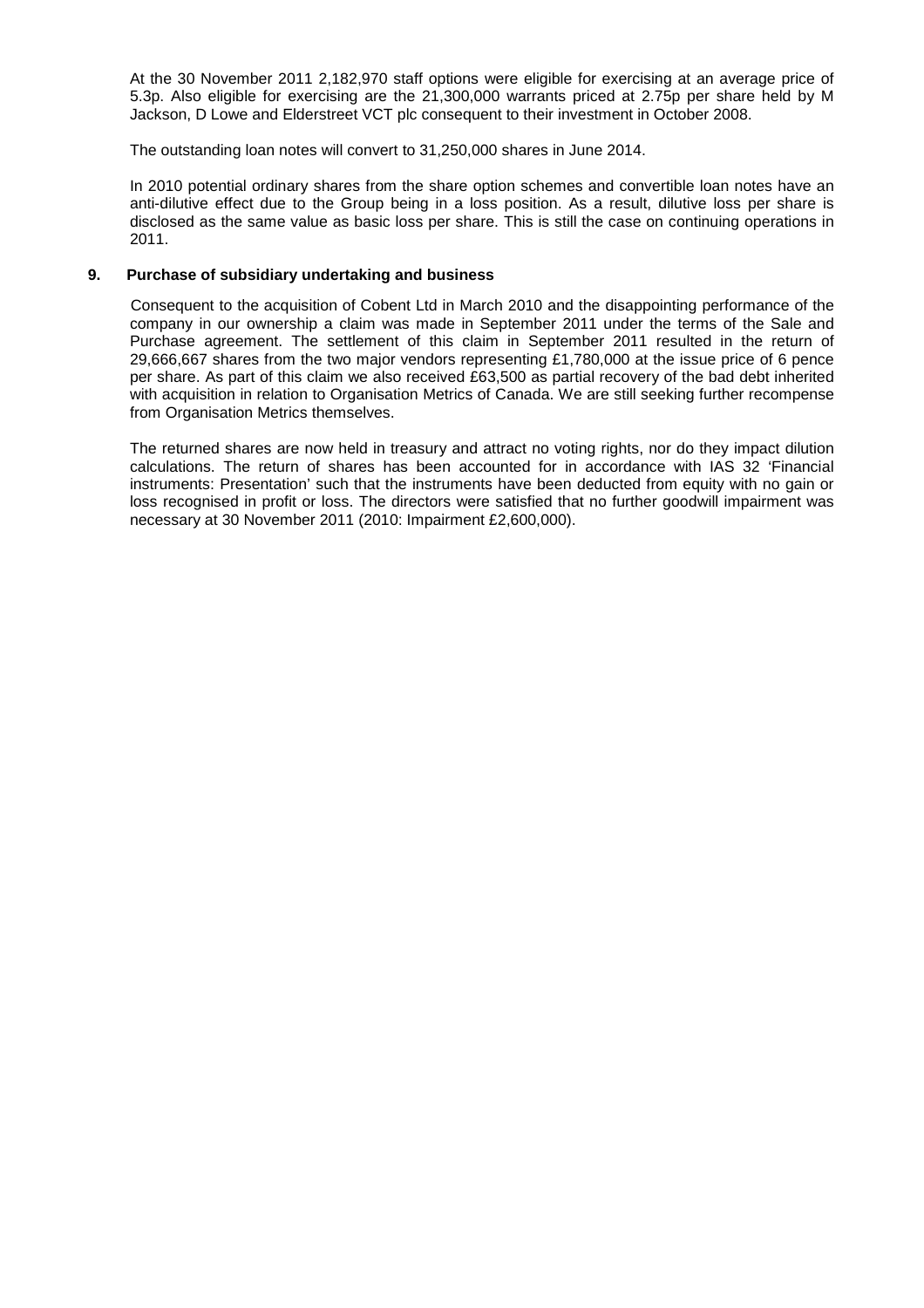# **10. Intangible Fixed Assets**

|                                              | <b>Brand</b><br>value<br>£'000 | Goodwill<br>£'000 | <b>Development</b><br>costs<br>£'000 | <b>Total</b><br>£'000 |
|----------------------------------------------|--------------------------------|-------------------|--------------------------------------|-----------------------|
| Cost                                         |                                |                   |                                      |                       |
| At 1 December 2009                           | 1,200                          | 6,746             |                                      | 7,946                 |
| Additions on acquisition of subsidiary       | 169                            | 5,541             |                                      | 5,710                 |
| Capitalised during the year                  |                                |                   | 413                                  | 413                   |
| At 30 November 2010                          | 1,369                          | 12,287            | 413                                  | 14,069                |
| At 1 December 2010                           | 1,369                          | 12,287            | 413                                  | 14,069                |
| Capitalised during the year                  |                                |                   | 314                                  | 314                   |
| Disposal of subsidiary                       |                                | (282)             |                                      | (282)                 |
| At 30 November 2011                          | 1,369                          | 12,005            | 727                                  | 14,101                |
| <b>Amortisation and impairment</b>           |                                |                   |                                      |                       |
| At 1 December 2009                           |                                | 2,950             |                                      | 2,950                 |
| Impairment in year                           |                                | 2,600             |                                      | 2,600                 |
| At 30 November 2010                          |                                | 5,550             |                                      | 5,550                 |
| At 1 December 2010                           |                                | 5,550             |                                      | 5,550                 |
| Amortisation in year                         | 68                             |                   | 54                                   | 122                   |
| Impairment in year                           |                                |                   | 299                                  | 299                   |
| At 30 November 2011                          | 68                             | 5,550             | 353                                  | 5,971                 |
|                                              |                                |                   |                                      |                       |
| <b>Net Book Value</b><br>At 30 November 2011 | 1,301                          | 6,455             | 374                                  | 8,130                 |
|                                              |                                |                   |                                      |                       |
| At 30 November 2010                          | 1,369                          | 6,737             | 413                                  | 8,519                 |
|                                              |                                |                   |                                      |                       |

# **Impairment testing for cash-generating units containing goodwill and brands**

 For the purpose of impairment testing, goodwill is allocated to the group's operating segments which represent the lowest level within the group at which the goodwill is monitored for internal management accounts purposes. The review of the useful life assessment for the brands during the year resulted in a change from indefinite to finite useful life. This is considered to be an indicator for impairment. The tests were performed at the cash-generating unit level on the basis of value in use.

The aggregate carrying amounts of goodwill and brand allocated to each unit are:-

|                                   | Goodwill<br>2011<br>£'000 | <b>Brands</b><br>2011<br>£'000 | <b>Total</b><br>2011<br>£'000 | 2010<br>£'000 |
|-----------------------------------|---------------------------|--------------------------------|-------------------------------|---------------|
| Software as a service             | 3,050                     | 1.140                          | 4,190                         | 2,996         |
| <b>IT Support Services</b>        | 800                       |                                | 800                           | 800           |
| Division in recovery - Cobent Ltd | 2,605                     | 161                            | 2.766                         | 2,941         |
|                                   | 6,455                     | 1,301                          | 7,756                         | 6,737         |
|                                   |                           |                                |                               |               |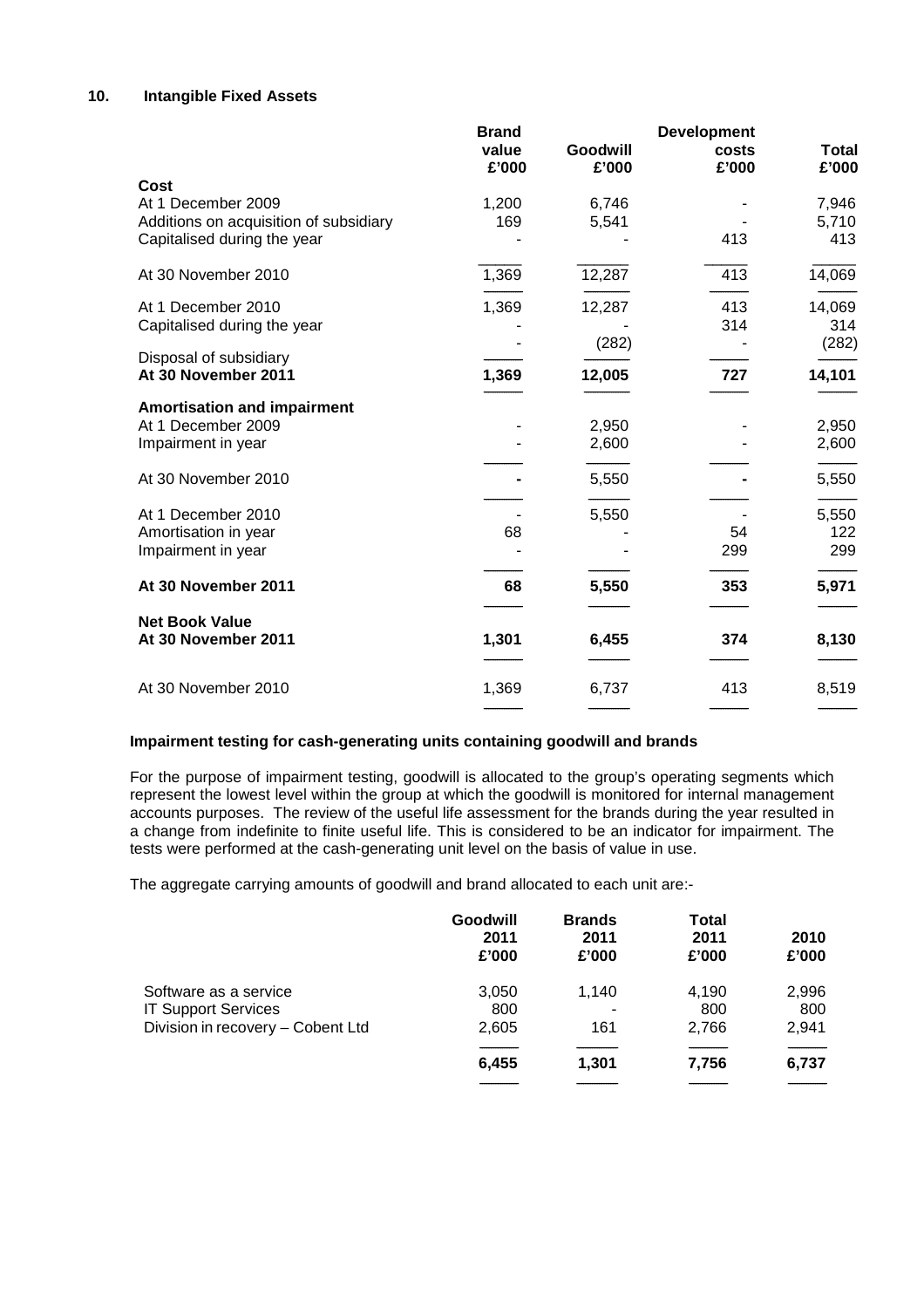The value in use was determined by discounting the future cash flows generated from the continuing operation of the business segment and was based on the following assumptions:

- Cash flows were projected based on actual operating results and a ten year group trading forecast as approved by management. An approved forecast of ten years is considered to be justified because of the size and nature of the markets in which the group's products are sold. The carrying value is fully covered by this ten year forecast period and therefore no terminal value or terminal growth rate has been applied.
- Cash flows were estimated based on a revenue growth rate in a range of between 2% and 20% per annum in each year from 2 to 10, and an increasing cost base in a range of between 3% and 15% per annum. These rates of revenue growth are based upon past achievements of the group companies and have been decided upon company by company. Some companies are relatively early stage whilst others are more mature.
- The discount rate used in the value in use calculation is 11% (2010: 11%).

In addition to revenue growth, the key assumptions used in the impairment testing were:-

- Gross margins remain consistent over the ten year period with software businesses of a similar type.
- 60% of costs relate to employment costs which are therefore the key cost driver. Our experience has been that in the recent low inflation years we have been able to hold salary increases to 3% levels. Certain subsidiaries are expected to grow significantly over the next few years and will need to build their infrastructure accordingly. In these cases our costs have been assumed to rise at 20%.
- In overall terms the directors view the key sensitivities to be employment costs and gross margins. It would take an increase of over 15% in employment costs (current year increase 3%) in the case of each subsidiary to bring about any risk of impairment to the carrying value of goodwill. In the case of gross margins a fall of 5% could be absorbed before any goodwill impairment would be threatened.

In the case of Cobent Ltd the Directors have projected cash flows for a five year period, based on a forecast approved by management, and adopted a terminal value approach with the following assumptions:-

 Discount rate at 11% Longer term growth rate of 4%

The directors are satisfied that the current value in use is justified.

### **Development Costs**

An impairment review took place of the capitalised development costs relating to the document management system (CDM) carried by Cobent Ltd, capitalised in 2010. As part of the reorganisation of Cobent Ltd in 2011 it has become clear that although this software has been sold on a stand alone basis it is better offered to clients as an additional feature of our learning management system AITalent. As a result of this it is no longer possible to forecast revenues specifically associated with CDM and as a result the directors have decided to impair the remaining development cost of £299,475 fully in 2011.

The directors considered that there were no further indicators of impairment relating to the remaining development costs.

### **11**. **Other interest bearing loans and borrowings**

|                        | 2011<br>£'000 | 2010<br>£'000 |
|------------------------|---------------|---------------|
| <b>Non-current</b>     |               |               |
| Former Director's Loan | っ             |               |
| Convertible loan notes | 1.181         | 1.607         |

On 30 June 2009 £1,750,000 convertible loan notes were issued. The notes mature on 30 June 2014 and carry a coupon of 6% per annum, payable semi-annually until such time as they were repaid or converted in accordance with their terms. The holders of the notes may convert all or part of the notes held by them into new ordinary shares in the company on delivery to the company of a conversion notice, at 4 pence per share.